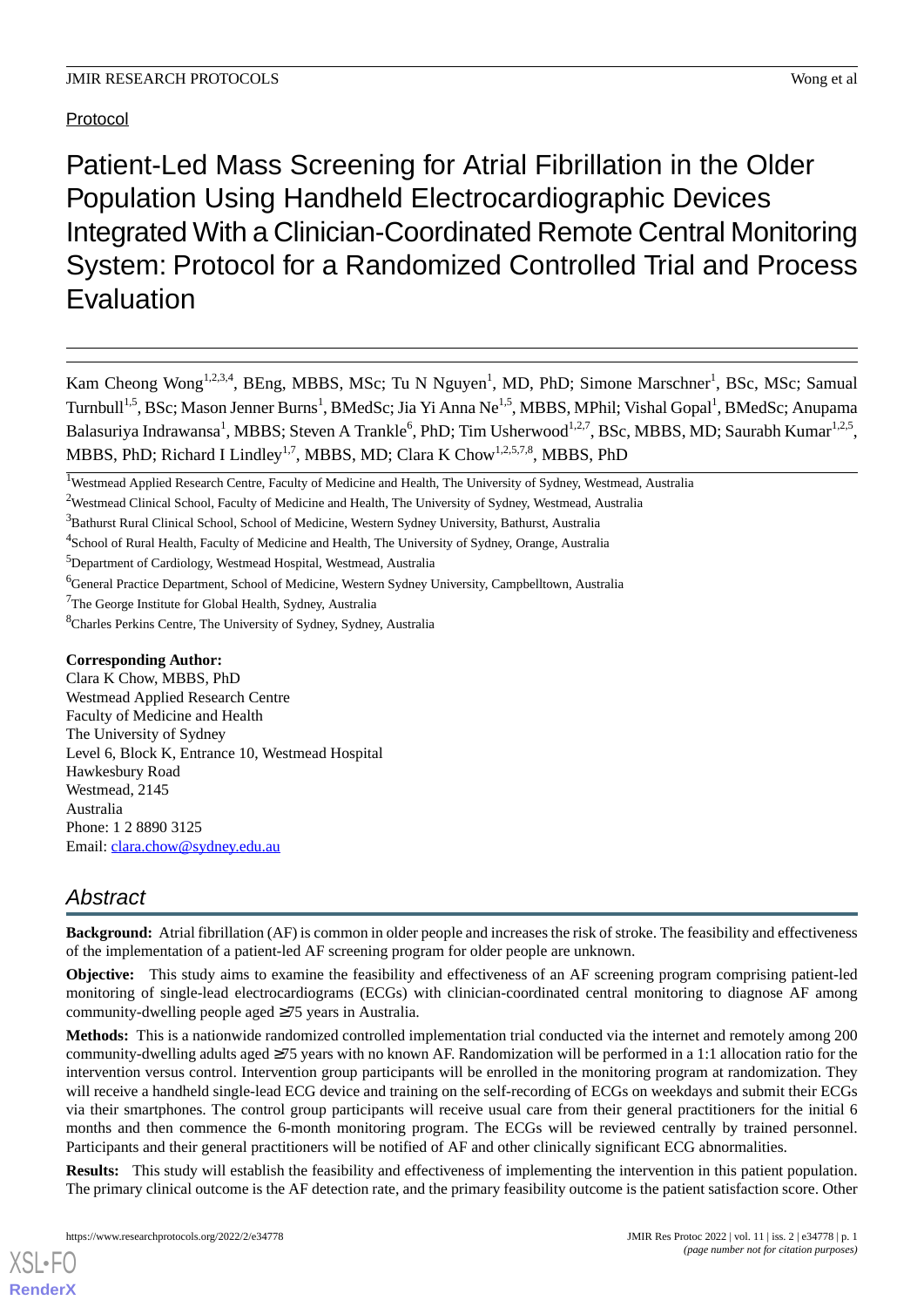outcomes include appropriate use of anticoagulant therapy, participant recruitment rate, program engagement (eg, frequency of ECG transmission), agreement in ECG interpretation between the device automatic algorithm and clinicians, the proportion of participants who complete the trial and number of dropouts, and the impact of frailty on feasibility and outcomes. We will conduct a qualitative evaluation to examine the barriers to and acceptability and enablers of implementation. Ethics approval was obtained from the human research ethics committee at the University of Sydney (project number 2020/680). The results will be disseminated via conventional scientific forums, including peer-reviewed publications and presentations at national and international conferences.

**Conclusions:** By incorporating an integrated health care approach involving patient empowerment, centralized clinician-coordinated ECG monitoring, and facilitation of primary care and specialist services, it is possible to diagnose and treat AF early to reduce stroke risk. This study will provide new information on how to implement AF screening using digital health technology practicably and feasibly for older and frail populations residing in the community.

**Trial Registration:** Australian New Zealand Clinical Trials Registry ACTRN12621000184875; https://www.anzctr.org.au/Trial/Registration/TrialReview.aspx?id=380877

**International Registered Report Identifier (IRRID):** DERR1-10.2196/34778

*(JMIR Res Protoc 2022;11(2):e34778)* doi:  $10.2196/34778$ 

### **KEYWORDS**

atrial fibrillation; screening; handheld; electrocardiogram; ECG; acceptability; user perception; user experience; barrier; enabler; older adults; elderly; feasibility; effectiveness; implementation; monitoring; aging; cardiovascular; cardiology; heart disease; mobile phone

## *Introduction*

### **Background**

The prevalence and incidence of atrial fibrillation (AF) increase with age and is common among older people [\[1](#page-11-0)-[4\]](#page-11-1). A recent study estimated that the global prevalence of AF is 59.7 million [[4\]](#page-11-1). Approximately 70% of individuals with AF are aged between 65 and 85 years [[5\]](#page-11-2). AF has been reported to account for 36% of all ischemic strokes, of which 85% are inadequately anticoagulated [\[6](#page-11-3)]. If AF is detected early and managed with appropriate anticoagulation therapy, the stroke risk and subsequent stroke-related disability and mortality can be reduced significantly [[7\]](#page-12-0). Unfortunately, it was estimated that 1% of the general population and 1.4% of people aged  $\geq 65$  years were living with undiagnosed AF, as reported in a systematic review that combined data from 30 cross-sectional studies (n=122,571) [[8\]](#page-12-1). Hence, the opportunity for anticoagulation therapy to reduce stroke risk for these patients is missed.

Several guidelines have recommended opportunistic screening for AF [[9-](#page-12-2)[12\]](#page-12-3). However, studies suggest that one-off opportunistic screening approaches have a low yield for identifying AF. For example, a recent cluster randomized trial of opportunistic screening using pulse palpation, electronic blood pressure measurement with an AF algorithm, and a handheld single-lead electrocardiogram (ECG) device versus usual care for detection of AF in primary care patients (involving 9218 patients in the intention-to-screen group, 55% women, mean age 75.2 years vs 9526 patients in the usual care group, 54.3% women, mean age 75.0 years) found that opportunistic screening did not improve AF detection compared with usual care [[13\]](#page-12-4). On the contrary, repeated heart rhythm monitoring over a duration increased the yield of AF detection. Petryszyn et al [\[14](#page-12-5)] reported in a systematic review that repeated heart rhythm monitoring with ECG devices over periods ranging from 2 weeks to 12 months had higher AF detection rates compared with one-off opportunistic screening approaches: 2.1% (95%

 $X$ SL•F $C$ **[RenderX](http://www.renderx.com/)** CI 1.5-2.8) with repeated ECG screening versus 1.2% (95% CI 0.8-1.6) with opportunistic screening (*P*<.05). Although many guidelines advocate the use of 12-lead ECG for opportunistic screening, these may limit locations where screening may occur and demand a higher skill level to operate 12-lead ECG devices [[15,](#page-12-6)[16\]](#page-12-7). Mobile single-lead handheld ECG devices are easier to use with better time efficiency compared with 12-lead ECG machines, and these single-lead handheld ECG devices have been used in several AF screening studies [\[15](#page-12-6)].

Recent systematic reviews, including 8180 single-lead ECG tracings, show that mobile handheld single-lead ECG devices have high accuracy for diagnosing AF [\[17](#page-12-8)]. These devices are available to the public and clinicians. However, a national survey reported that although general practitioners (GPs) are aware of the devices, they rarely conduct AF screening in their busy clinical practice [\[18](#page-12-9)]. Clinician-led AF screening faces barriers because clinicians are facing competing clinical priorities and time constraints [\[19](#page-12-10)]. Alternative strategies for early detection and management of AF are needed. Patient-led AF screening through self-recording of single-lead ECG using mobile handheld ECG devices could be an alternative. A randomized controlled trial (RCT) involving 7173 community-dwelling older people aged 75 to 76 years in Sweden reported that screening using patient-activated intermittent ECG recordings with a handheld ECG device (Zenicor) twice daily over 2 weeks, when the participants noticed palpitations, increased new AF detection fourfold [\[20](#page-12-11)]. Similarly, in an RCT of AF screening using a handheld ECG device (AliveCor Kardia) in 1001 participants aged ≥65 years and with CHADS-VASc (congestive heart failure, hypertension, age ≥75 [double score], diabetes, stroke [double score], vascular disease, age 65 to 74 and sex category) score  $\geq 2$ , the detection rate of new AF after 12 months was 3.8% in the monitored group versus 0.1% in the control group (hazard ratio 3.9, 95% CI 1.4-10.4; *P*=.007) [\[21\]](#page-12-12). Another RCT of AF screening using a 2-week ambulatory ECG patch (Zio XT), one at baseline and another at 3 months in 856 participants aged ≥75 years with hypertension, increased new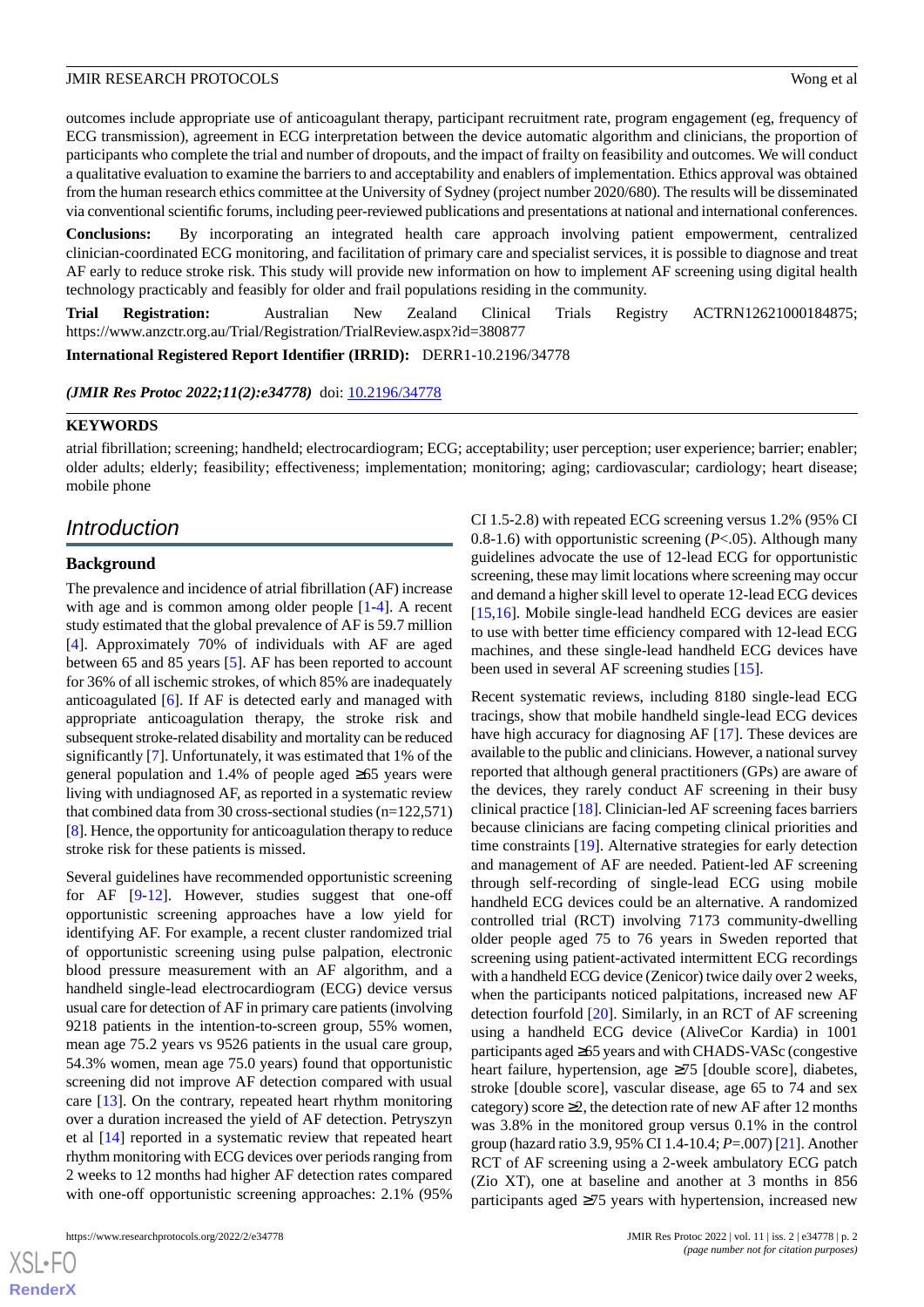AF detection rate 10 folds (5.3% in the monitored group vs 0.5% in the control group; relative risk: 11.2; 95% CI, 2.7-47.1; *P*=.001) [\[22](#page-12-13)]. These studies [\[20](#page-12-11)-[22\]](#page-12-13) suggest the potential of patient-led approaches to AF screening but still leave questions on how to implement these approaches and the generalizability of these approaches. Unanswered questions about the implementation of AF screening programs include whether such programs can be implemented alongside existing health care systems; whether regular self-screening with mobile devices is feasible and acceptable in older adults; what is the feasibility, resource use, and clinician acceptability of real-world implementation of such programs; what is the time taken by services overseeing and monitoring such programs in terms of reviewing and interpreting large amounts of ECG data; and what strategies can be applied to optimize the use of resources. In addition, there is less data on the barriers to and enablers of the implementation of such programs, longer self-monitoring periods, and implementation in subgroups (such as older people who are frail and people living in remote areas) in which these strategies may not work. A recent systematic review reported that the prevalence of frailty in patients with AF was up to 75% [[23\]](#page-12-14). More studies are needed to better assess whether such mobile health devices can be used effectively and implemented in programs at a large scale among older people who are frail.

There is also a lack of information about the role and importance of patient empowerment with respect to the implementation of AF screening. The World Health Organization promotes patient empowerment (ie, training patients to perform and engage in health-related behaviors within their familiar setting) as it can potentially lead to positive health outcomes [\[24](#page-12-15)]. Patient empowerment can be incorporated in patient-led AF screening by training patients to self-record single-lead ECGs. However, patient empowerment has its limitations; that is, patients face automated ECG interpretation results that are often beyond their competence to understand and act upon, and it is impractical to have every ECG result individually and regularly checked by

their clinicians. A centralized monitoring system is a feasible way of remotely monitoring a patient's heart rhythm [\[25](#page-12-16)].

The processes of the screening program can vary in their actual implementation because of diverse contexts and participant characteristics (both patients and clinicians); for example, participants may be incapable of or not engage in performing self-recording of ECG, or they may not follow up with (or do not have access to) their clinician after a clinically significant abnormality is detected and notified. Process variations can affect outcomes. Therefore, it is important to evaluate the processes with the aim of better understanding why variations occur and how to improve the processes to achieve an effective intervention and identify contextually relevant strategies to scale up the screening program to benefit larger populations.

In summary, there are gaps in our knowledge regarding the feasibility, effectiveness, and acceptability of patient-led AF screening by remote patient self-recording with centralized clinician-supported monitoring of single-lead ECGs in older community-dwelling people who are frail. The Mass AF screening program ([Figure 1\)](#page-3-0) is designed for implementation among community-dwelling people aged ≥75 years. It comprises the provision of a handheld ECG device and training of participants to self-screen on weekdays and transmit ECGs for review by a central monitoring team. We aim to implement and evaluate this AF self-screening program in which older people in the community are empowered to perform repeated heart rhythm monitoring using a single-lead handheld ECG device and connected with health care providers who review and support the diagnosis of AF and management by primary care and specialist services. We hypothesize that the proposed self-screening model of care may lead to several positive outcomes, including a feasible and scalable model for implementing patient-led AF screening in community-dwelling older people, improved patient satisfaction by empowering them with the relevant knowledge and skills to perform self-screening [[24\]](#page-12-15), and thereby higher adherence to the screening program [[26,](#page-13-0)[27\]](#page-13-1).

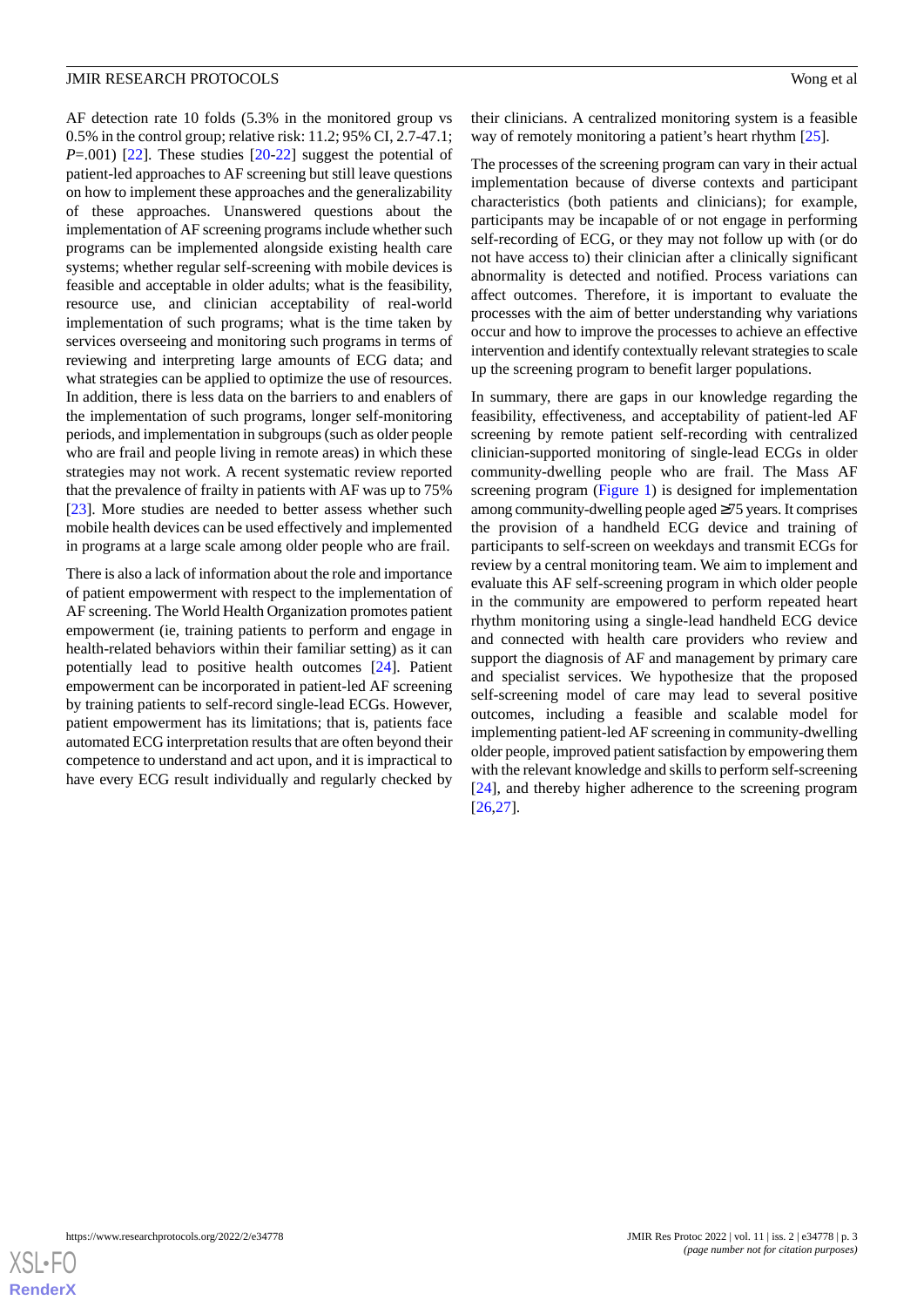<span id="page-3-0"></span>Figure 1. Overview of the *Mass AF* screening program: patient-led self-recording of electrocardiograms (ECGs) with the clinician-coordinated centralized system. AF: atrial fibrillation; GP: general practitioner.



## **Objective**

Our study objectives are to (1) compare AF ascertainment rates in the intervention and control groups; (2) evaluate the feasibility of the intervention, including assessing participant satisfaction, acceptability, barriers, and enablers and how frailty influences these assessments; and (3) assess agreements between the ECG device automatic algorithm and clinician interpretation.

Alongside these objectives, the specific objectives of the process evaluations are as follows:

- 1. To assess the fidelity of the screening program (ie, whether the intervention was delivered as intended), participant engagement with the intervention in terms of the frequency of ECG recordings, and reach (eg, the socioeconomic and frailty profiles of participants and how these profiles affect the engagement and outcomes)
- 2. To evaluate the feasibility of the screening program from the perspective of participants and clinicians to gain a deeper understanding of barriers and enablers; this includes an examination of the mechanisms of impact; that is, an examination of the potential causal mechanisms through which the intervention results in the adoption of self-screening by understanding how patients and clinicians interact with the screening program
- 3. To explore any factors external to the screening program that may have affected implementation (ie, the

community-dwelling environment, access to health care services, and GP views and attitudes), including identification of resources and implementation processes required for effective uptake and implementation of the screening program

## *Methods*

## **Study Design**

This is a 2-arm, randomized, open-label, waitlist-controlled trial in community-dwelling people aged ≥75 years. We will also conduct a process evaluation of this study. Randomization in the ratio of 1:1 is stratified by participant frailty status (frail or nonfrail; [Multimedia Appendix 1](#page-11-4)). Participant frailty was determined using the FRAIL (Fatigue, Resistance, Ambulation, Illnesses, and Loss of Weight) scale based on five components: *fatigue*, *resistance* (inability to climb stairs), *ambulation* (inability to walk a certain distance), *illness*, and *loss of weight* [[28,](#page-13-2)[29\]](#page-13-3). The intervention group will commence the monitoring program for 12 months upon enrollment. The control group will be waitlisted for the first 6 months and then commence the monitoring program in the subsequent 6 months. The steps involved for enrollment, randomization, intervention, control, and exit from the program are outlined in the study flowchart ([Figure 2](#page-4-0)), and descriptions of the screening program are provided in the following sections.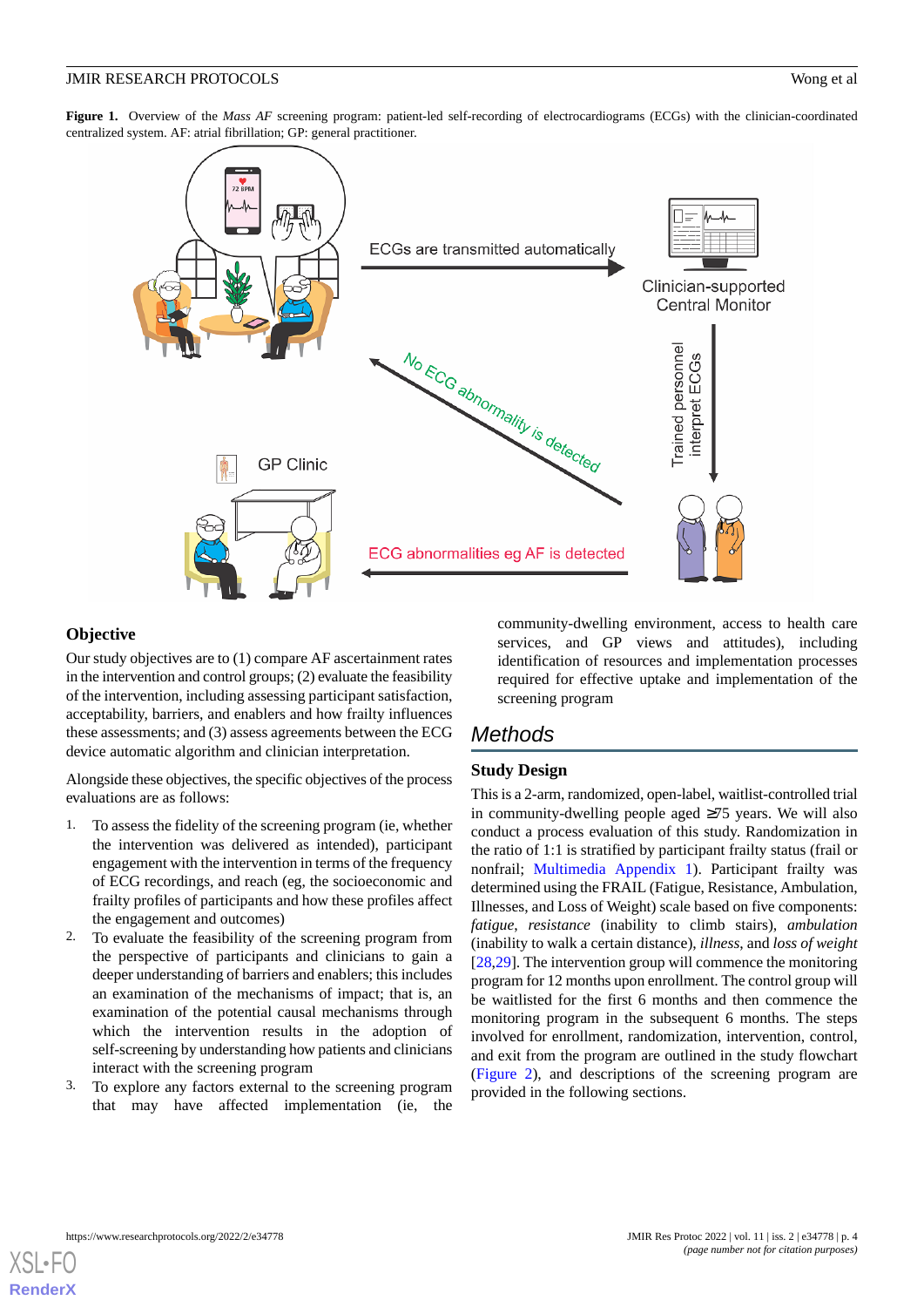<span id="page-4-0"></span>**Figure 2.** Flowchart of the *Mass AF* screening program. AF: atrial fibrillation; ECG: electrocardiogram; GP: general practitioner.



## **Study Population**

[XSL](http://www.w3.org/Style/XSL)•FO **[RenderX](http://www.renderx.com/)**

Our target population involves older people living independently in the community outside of a hospital, nursing home, or similar institutional residence. The inclusion criteria are as follows: community-dwelling people aged ≥75 years, having a smartphone or electronic device that can operate the AliveCor Kardia mobile app, and being able to understand instructions in English. Individuals with the following conditions will be excluded: previously confirmed diagnosis of AF, having an implantable cardiac monitor, pacemaker or defibrillator, dementia, inability to provide informed consent, and those with a medical illness with an anticipated life expectancy of <3 months.

## **Intervention Group: AF Self-screening and Monitoring Program**

Participants allocated to the intervention will immediately commence the monitoring program. They will be provided with a small handheld single-lead Kardia ECG device (AliveCor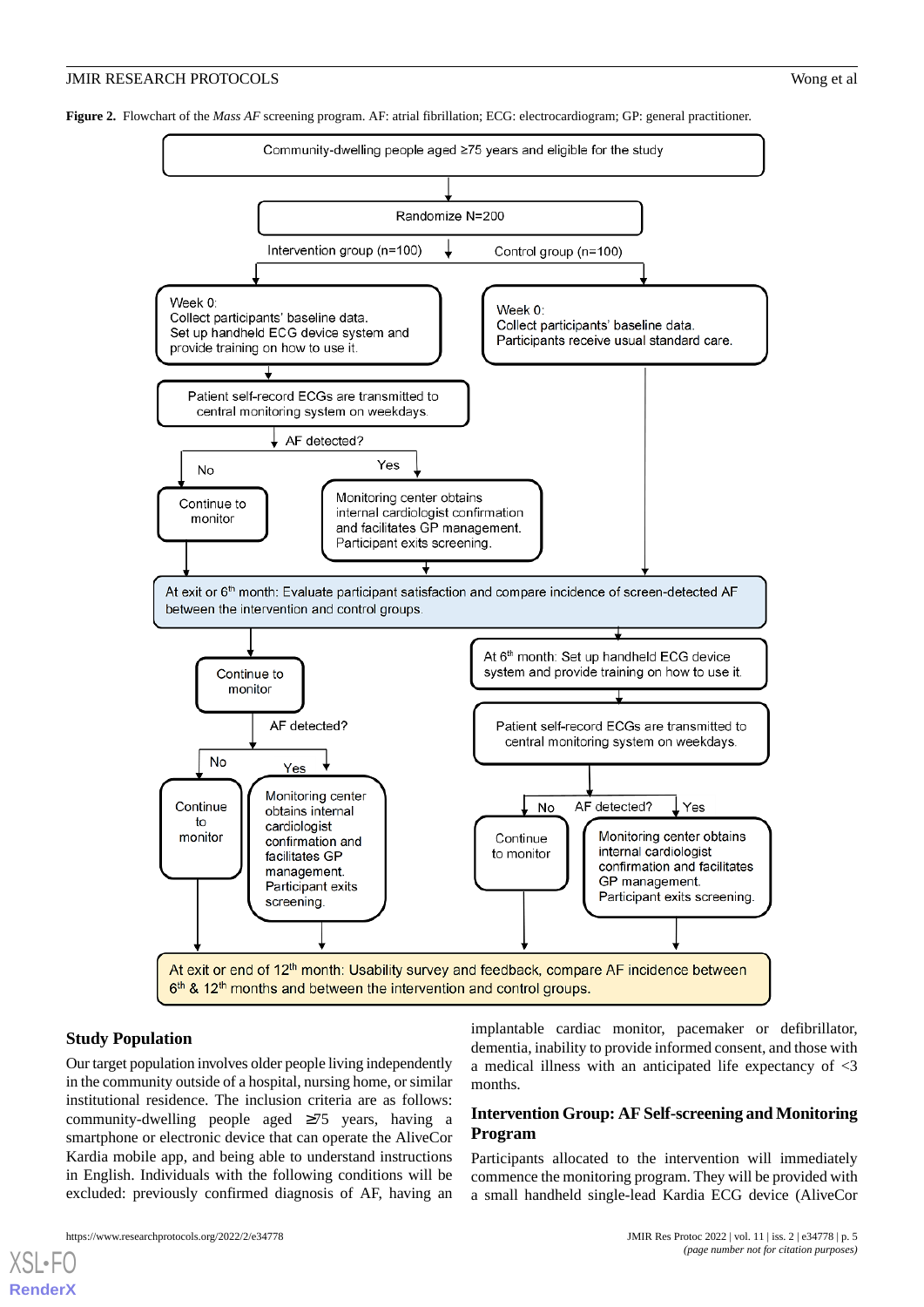Inc), which has been cleared by the Food and Drug Administration and approved by the Therapeutics Goods Administration. After the participants receive the device, they will receive a phone call from research assistants who will help them to set up the device, including downloading the Kardia app to the mobile phone, setting up reminders to record ECG in the app, and setting up a Kardia user account. The research assistants will create a participant profile in the central monitoring portal, which will generate a unique 12-digit code for the participant. Research assistants will inform participants of their unique 12-digit code via SMS text message or over the phone. The participant will enter the 12-digit code in their Kardia user account, and once this step is completed, the Kardia user account will be connected to the central monitoring portal. Participants can commence recording the ECGs, which will be transmitted to their personal profiles in the central monitoring portal.

Research assistants will take participants through the steps of recording an ECG. Participants will record a single-lead ECG trace by placing 2 fingers of each hand steadily on 2 small touchpads (3 cm  $\times$  3 cm) of the device for 30 seconds on weekdays. The ECG device will be connected to the mobile phone wirelessly via the Kardia app that they have downloaded. An ECG trace will appear on the participants' mobile phones, and participants will be able to record notes in the ECG trace. We will encourage them to note the activities they performed before recording the ECG. The ECG and notes will be automatically transmitted to the central monitoring portal. The training conducted over the telephone or video call between research assistants and participants will take approximately 30 to 60 minutes per participant. In the context of the COVID-19 pandemic, all study-related procedures will be conducted remotely using phone calls or video calls (if participants have access to and prefer this modality). To ensure that participants are confident in using the device, research assistants will call each participant to confirm that they are able to record an ECG. Participants will be encouraged to have a family member who may assist them in the process. After the training, participants will also receive an SMS text message with a weblink to an instructional video created by the device manufacturer. The short training video will serve as a reference for participants to refresh their memory on how to record a single-lead ECG. The research team will contact participants if they have not recorded any ECGs for 3 consecutive days to find out and address the causes, if possible.

Before commencing the study, participants will be advised that in the event of experiencing symptoms (eg, syncope, chest pain, palpitations, and shortness of breath) that are severe in nature or that are of concern to the participants, to present to their local medical physician or hospital for assessment as soon as possible.

## **Control Group: Usual Care During Waiting Period**

Participants allocated to the control group will have usual care and be told that they have been waitlisted to start the monitoring program in 6 months. During the 6-month waiting period, it is expected that participants in the waitlist group will visit their GPs as per their usual health care needs, and their GPs will provide care and referrals as usual.

### **Sample Size**

In computing the sample size required to assess the primary feasibility outcome, we will evaluate the proportion of participants reporting being satisfied or very satisfied that their heart rhythm was monitored in the past 6 months in the intervention group versus the control group. We arbitrarily set that 50% of the participants in the control group will be satisfied or very satisfied. With reference to the literature that reported a proportion of  $67\%$  [\[30](#page-13-4)] to 82% [\[31](#page-13-5)] of older people were satisfied or very satisfied with the use of technology-enabled monitoring at home, we postulate that there will be an absolute 30% increase in satisfaction in the intervention group compared with the control group. Our study will have 80% power, using a 5% level of significance, to detect an absolute difference of 30% in satisfaction between the 2 groups. A sample size of 100 participants aged  $\geq$ 75 years is required to assess the primary feasibility outcome

To calculate the sample size required to evaluate the primary clinical outcome of AF detection rate, we set an AF detection rate of 10% in the intervention group and 1% in the control group, in accordance with a recent study [\[22](#page-12-13)]. At 80% power, a 2-sided test, and  $\alpha$  .05, we estimate that a sample of 200 participants will be needed to detect a significant difference in AF detection between the intervention and control groups. Therefore, a total of 200 participants will be recruited for this trial to assess the primary clinical outcome.

### **Randomization**

Participants will be randomized to the intervention or control group on a 1:1 basis stratified by baseline measure of frailty (ie, frail or not frail according to the FRAIL score) [\[28](#page-13-2)[,29](#page-13-3)] and using permuted blocks of sizes 4 and 6. The statistician has generated a randomization list using the RandomiseR package in R software (R Foundation for Statistical Computing) [[32\]](#page-13-6). The randomization list will be input into the REDCap (Research Electronic Data Capture) [\[33](#page-13-7)] database, which captures participant demographic and baseline data and survey findings ([Multimedia Appendix 1\)](#page-11-4). The statistician and principal investigators will be unaware of patient allocation until after the completion of the study.

### **Recruitment**

A multipronged approach will be used to identify potential participants. We will use clinician networks (eg, GPs, cardiologists, geriatricians, and allied health professionals) and a variety of direct approaches to the community to recruit a wide spectrum of participants from various demographic backgrounds living in wide geographical areas across Australia. Communications will be sent to practice managers seeking their assistance in disseminating introductory letters, leaflets, flyers, and posters to their clinicians. The practice managers may also disseminate the information to their patients through their usual channels of communication, including displaying them in waiting rooms, websites, newsletters, or in electronic format or hard copy. The decision to contact the research team will be at the discretion of the patients. In addition, a direct community approach will be used. The research poster and leaflets will be disseminated in local community centers such as the Returned

 $XS$  $\cdot$ FC **[RenderX](http://www.renderx.com/)**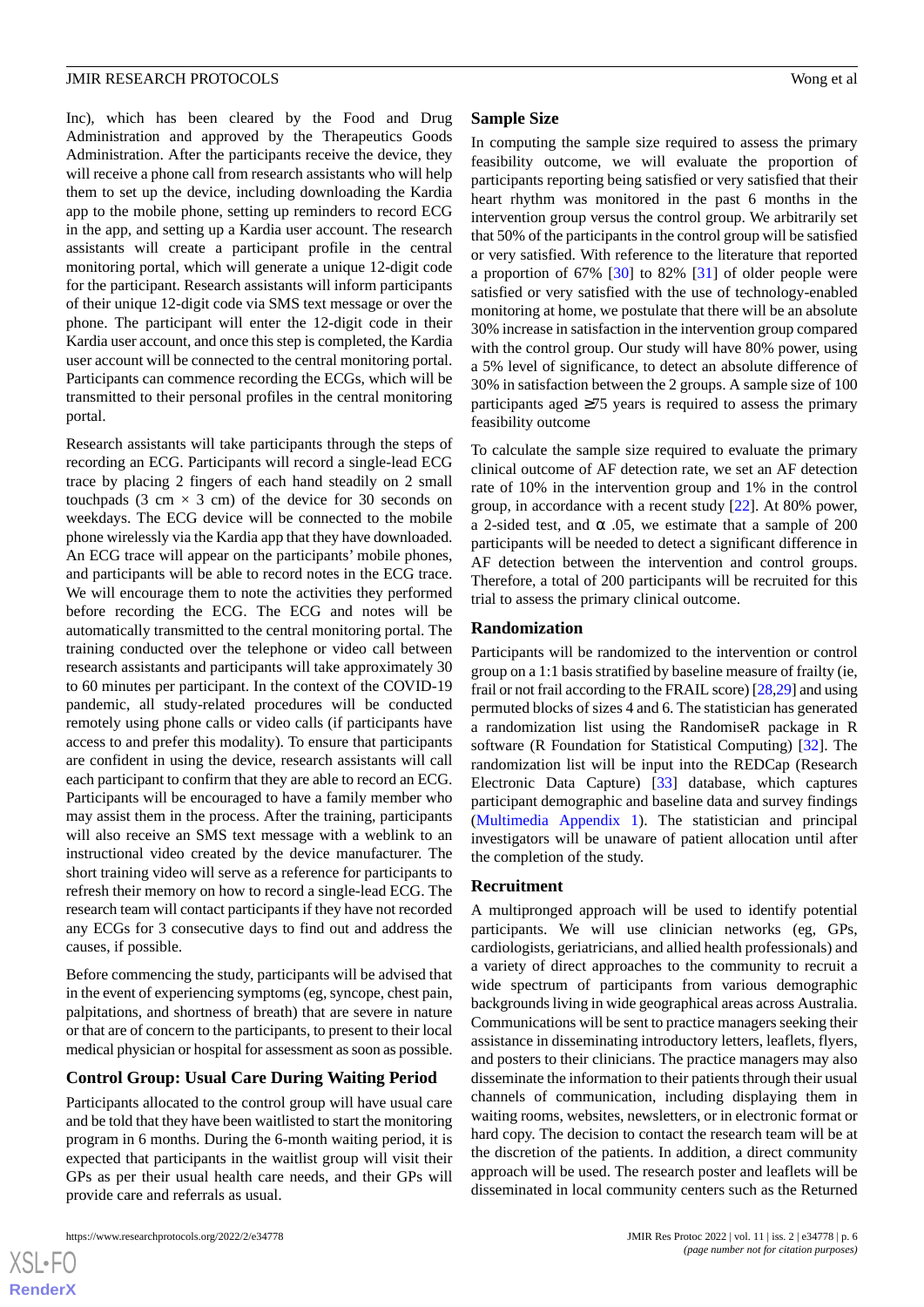and Services League Australia and places of worship. People interested in the study will initiate contact with the study team directly by email or phone to receive further information. We will also list the study with third-party recruiters such as HealthMatch [\[34](#page-13-8)] and Join US [\[35](#page-13-9)]. Individuals who contact the research team will be screened for eligibility and provided with further explanations about the study. We will inform GPs about their patients who enroll in the study.

## **Participant Consent and Enrollment**

The research team will confirm the eligibility of interested individuals against the inclusion and exclusion criteria over the phone. Eligible individuals will be provided with participant information statements and consent information and given time to read the information. Research personnel will answer individuals' questions. Participants will provide verbal consent to a member of the research team who will electronically sign off the consent form and keep the form in the secured university computer drive.

## **ECG Central Monitoring System**

Qualified and trained study personnel, including a cardiac technician and clinical monitoring personnel with medical qualifications, will remotely review all ECGs and compare their diagnosis with the device's automated diagnostic algorithm. If the ECGs are normal or have minimal abnormalities and the personnel are certain of their diagnosis, the ECGs will not be referred to a cardiologist. However, the personnel will refer all abnormal ECGs for diagnosis confirmation, or uncertain ECG abnormalities for clarification of diagnosis, to cardiologists or cardiac electrophysiology specialists. Participants' ECGs will be classified into *low, moderate, high, and severe abnormalities* and managed as shown in [Table 1.](#page-6-0) The research team will notify the participants and their GPs of AF or other clinically significant ECG abnormalities. A copy of an abnormal ECG will be forwarded to their GP. When an AF diagnosis is confirmed by the research team, the participant will be advised to see their GP. The participant will exit the screening program or opt to continue the monitoring program. The research team will contact the GP to obtain information about the treatment given to the patient.

<span id="page-6-0"></span>**Table 1.** Electrocardiogram (ECG) classification and management plan.

| <b>rapic 1.</b> Electrocardiogram (ECO) classification and management plan.<br>ECG findings    | Classification                      | The study team will take the following actions                                                                                                |  |  |
|------------------------------------------------------------------------------------------------|-------------------------------------|-----------------------------------------------------------------------------------------------------------------------------------------------|--|--|
|                                                                                                |                                     |                                                                                                                                               |  |  |
| First-degree heart block                                                                       | Low critical abnormality $\bullet$  | If PR interval >300 milliseconds, notify and send ECG to $GPa$ within a<br>week                                                               |  |  |
|                                                                                                |                                     | If PR interval is between 201 and 300 milliseconds, notify and send ECG<br>to GP within the duration of participant's enrollment in the study |  |  |
| Ectopic heartbeats (atrial ectopic and<br>ventricular ectopic)                                 | Low critical abnormality $\bullet$  | As these are common and noncritical findings, notify GP at the end of<br>the study                                                            |  |  |
| Atrial fibrillation, atrial flutter, nonsus-                                                   | Moderate critical abnor-            | Notify and send ECG to GP within a week                                                                                                       |  |  |
| tained ventricular tachycardia, bradycardia                                                    | mality                              | Advise patients to see their GP as soon as possible                                                                                           |  |  |
| <40 bpm <sup>b</sup> , second-degree heart block,<br>nonsustained supraventricular tachycardia |                                     | Contact patient to confirm review with their GP in the subsequent week                                                                        |  |  |
| Significant ECG abnormalities that need<br>urgent medical attention (eg, suspected             | High critical abnormality $\bullet$ | Consult cardiologists in the research team to confirm the diagnosis, and<br>where necessary, adjudicate suspect ECGs                          |  |  |
| ST elevation)                                                                                  |                                     | Notify and send ECG to GP within 3 working days<br>$\bullet$                                                                                  |  |  |
|                                                                                                |                                     | Advise patients to see their GP as soon as possible                                                                                           |  |  |
|                                                                                                |                                     | Contact patient to confirm review with their GP in the subsequent week                                                                        |  |  |
| Potentially life-threatening arrhythmia or Severe abnormality                                  |                                     | Consult cardiologists in the research team to confirm diagnosis                                                                               |  |  |
| abnormality (eg, third-degree heart block)                                                     |                                     | Advise patients to present to their local emergency department immedi-<br>$\bullet$<br>ately                                                  |  |  |
|                                                                                                |                                     | Notify and send ECG to GP on the same day                                                                                                     |  |  |
|                                                                                                |                                     | Contact patient to confirm review with their GP in the subsequent week                                                                        |  |  |
| ECGs without any of the above abnormal- Normal                                                 |                                     | Review ECG report (including normal and the above abnormal findings)                                                                          |  |  |
| ities                                                                                          |                                     | in monthly team meeting                                                                                                                       |  |  |

<sup>a</sup>GP: general practitioner.

<sup>b</sup>bpm: beats per minute.

## **Data Collection**

[XSL](http://www.w3.org/Style/XSL)•FO **[RenderX](http://www.renderx.com/)**

All study procedures have been designed to be conducted remotely using telephone or video calls. At baseline, we will obtain information on sociodemographics, self-reported weight and height, and concurrent medical conditions and medications

and data to assess stroke risk, frailty, and activities of daily living. At the end of the program, we will conduct a usability survey of all participants via phone calls to obtain information related to their experiences with the screening program and obtain further information on any adverse events while participating in the program ([Multimedia Appendix 1\)](#page-11-4). All GPs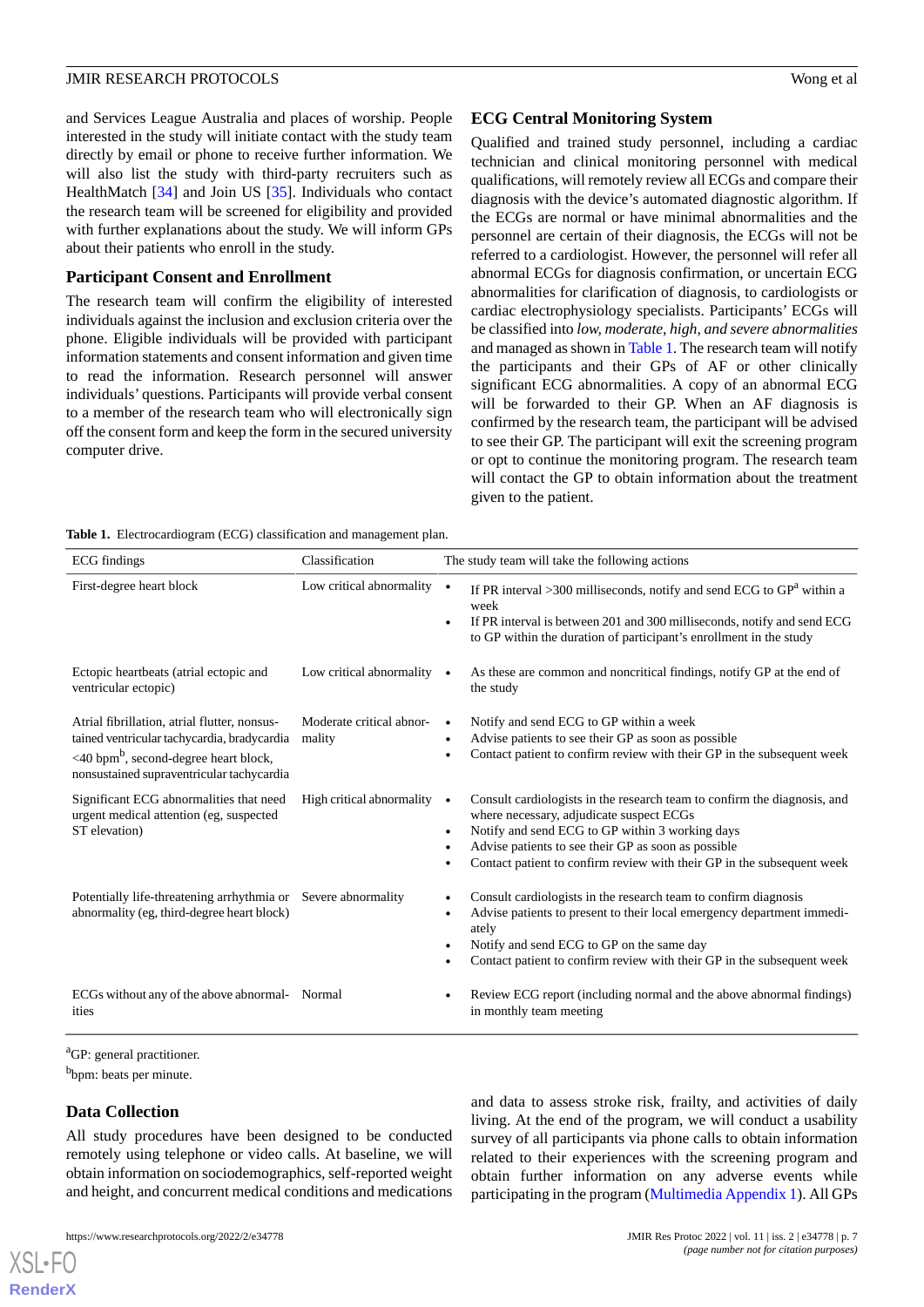who have patients enrolled in the study will be invited to provide their feedback in a survey ([Multimedia Appendix 2\)](#page-11-5). All electronic data and documents related to participants and the project will be securely stored in the university computer drive accessible by authorized research team members only.

### **Qualitative Evaluations**

We have followed the Medical Research Council guidelines in designing the process evaluation [[36\]](#page-13-10). Participants' and GPs' expectations and experiences of the screening program may be influenced by various contextual factors such as the participants' social and cultural background and the GPs' clinical practice resource and setting. Using a theoretical lens of critical realism [[37\]](#page-13-11), we will provide an explanatory analysis of the perceptions, experiences, and interactions with contextual factors that participants describe (ie, what works for whom and under what circumstances).

After participants have used the handheld ECG device for a minimum of 3 months, the research team will invite several participants in both groups  $(≥10$  participants to achieve thematic saturation) to attend an in-depth semistructured interview to explore their views and feedback on the study. The semistructured interview will explore the participants'feedback on their experiences with using the ECG device, use of the device for detecting irregular heart rhythm, participants' perceptions of this remote screening method, and their access to health services generally ([Multimedia Appendix 1\)](#page-11-4). The invitation will be based on purposive sampling to obtain representative participants from a wide spectrum of demographic groups, that is, male or female, rural or urban, and frail or not frail.

GPs will be invited to a one-on-one in-depth interview, which will take approximately 20 to 30 minutes. The interviews will be audio recorded and transcribed by the research team. We plan to recruit at least eight GPs for this interview. A sample of 8 GPs is considered appropriate for the exploratory interviews [[38\]](#page-13-12). However, more GPs will be recruited if thematic saturation is not achieved. The semistructured interviews will explore GPs' views with respect to AF screening generally and in screening people aged ≥75 years particularly, their views of the patient-led self-screening in this research study, their knowledge of the use of mobile health devices (including handheld ECG devices) in clinical practice, and their views on using the handheld ECG device (ie, AliveCor Kardia) for AF screening in this study. In alignment with a critical realism [\[37](#page-13-11)] approach, the interview questions will explore GPs' contextual factors and their interaction with patient participants and the research team with the aim of exploring GPs' perception of their roles and barriers to and acceptability and enablers of this patient-led self-recording of a single-lead ECG program ([Multimedia](#page-11-5) [Appendix 2\)](#page-11-5).

### **Outcome Measurements**

The clinical outcomes include (1) new AF detected over 6 and 12 months and (2) appropriate use of anticoagulant therapy. The feasibility outcomes include (1) participant satisfaction that their heart rhythm was monitored in the past 6 months; (2) participant recruitment rate; (3) frequency of ECG transmission to the central monitor; (4) proportion of participants who complete the program; (5) proportion of dropouts (exit the program prematurely) and reasons; (6) actual costs of the screening program; (6) agreement between the ECG device's automatic algorithm and clinician interpretation; (7) usability assessment; (8) participant acceptability and barriers to and enablers of implementation; and (9) impact of frailty on feasibility assessments and outcomes.

### **Analysis**

All analyses will be conducted according to the principle of intention-to-treat. Continuous variables will be presented as mean (SD) or median with IQR and categorical variables as frequency and percentage. The key outcomes, namely participant satisfaction in the AF screening program, usability of the screening program, and the incidence of new AF detected over 6 and 12 months, will be reported as frequency and percentages and will be compared between the intervention and control groups using the chi-square test. Comparisons between groups (intervention and control) for other outcomes will be assessed using the chi-square test or Fisher exact test for categorical variables and Student *t*test or Mann-Whitney test for continuous variables as appropriate. We will consider 2-tailed *P*<.05 as statistically significant. The agreement between the ECG device automatic algorithm and clinician interpretation will be evaluated using κ statistics. Subgroup analyses will be performed based on age, gender, and location. Subgroup analysis by frailty will be performed to examine the potential impact of frailty on the outcomes, feasibility, and acceptability of the program. The actual operational costs of delivering the project will be recorded and verified using invoices and receipts, including the costs of personnel involved in interpreting ECGs, which will be computed based on their hourly wages and the time they spent in their roles in this program. The resultant costs will be compared with the costs reported in the literature on the costs associated with the detection of AF in a similar older population. Missing data will be identified, and its causes will be described. Sensitivity analysis will be performed to examine the robustness of the findings [[39\]](#page-13-13).

Qualitative evaluation will be reported according to the COREQ (Consolidated Criteria for Reporting Qualitative Research) guidelines [\[40](#page-13-14)]. Interviews with patients and GPs will be thematically analyzed using an inductive approach [\[41\]](#page-13-15). Themes will be interpreted through the critical realism lens [\[37](#page-13-11)] and compared with the literature [[42,](#page-13-16)[43](#page-13-17)]. We will triangulate the quantitative and qualitative findings [\[44](#page-13-18)] from patient participants and GPs to acquire an in-depth understanding of the barriers to and enablers of implementing the screening program.

The process evaluation components [\[36](#page-13-10)], explanatory data, and anticipated outcomes are summarized in [Table 2.](#page-8-0)

The quantitative and qualitative analysis approach and methods are summarized in [Textbox 1.](#page-9-0)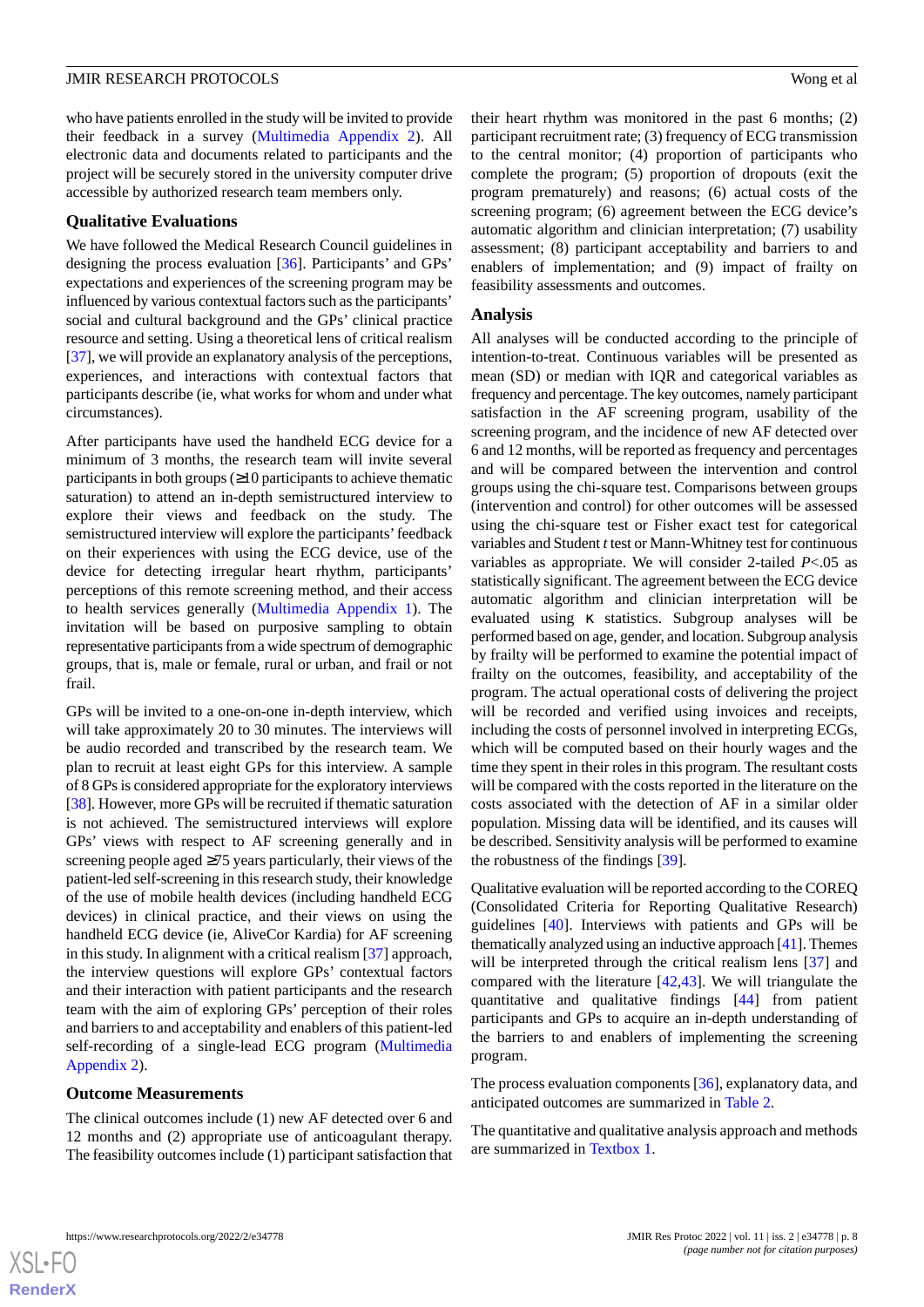<span id="page-8-0"></span>**Table 2.** Process evaluation—implementation processes, mechanisms of impact, and contexts.

| Process evaluation components                                                                      | Descriptions                                                                                                                                         | Methods and explanatory data                                                                                                                                                                                               | Anticipated outcomes                                                                                                                                                                                 |
|----------------------------------------------------------------------------------------------------|------------------------------------------------------------------------------------------------------------------------------------------------------|----------------------------------------------------------------------------------------------------------------------------------------------------------------------------------------------------------------------------|------------------------------------------------------------------------------------------------------------------------------------------------------------------------------------------------------|
| Implementation processes                                                                           | Fidelity of implementation<br>Participation in intervention<br>Reach                                                                                 | Participant enrollment and<br>characteristics, including so-<br>cioeconomic status and frailty<br>Participant engagement (num-<br>ber of self-recorded ECGs <sup>a</sup> )<br>Clinician characteristics and<br>involvement | Participants who are engaged<br>with the intervention and satis-<br>fied with the program                                                                                                            |
| Mechanisms of impact (how does<br>intervention help adoption of AF <sup>b</sup><br>self-screening) | Barriers and enablers                                                                                                                                | Participant engagement and<br>satisfaction<br>Participant survey and inter-<br>view<br>Clinician survey and interview                                                                                                      | A feasible screening program                                                                                                                                                                         |
| Context (how do factors external to<br>the intervention affect uptake and<br>implementation)       | Participants' overall health<br>Community-dwelling environ-<br>ment<br>Access to health care services<br>General practitioner views and<br>attitudes | Comorbidities, frailty, and<br>functional status<br>Participant demographic data,<br>survey, and interview<br>Clinician survey and interview                                                                               | Identification of resources and<br>implementation processes re-<br>quired for effective uptake and<br>implementation of the screen-<br>ing program<br>A contextualized feasible<br>screening program |

<sup>a</sup>ECG: electrocardiogram.

<sup>b</sup>AF: atrial fibrillation.

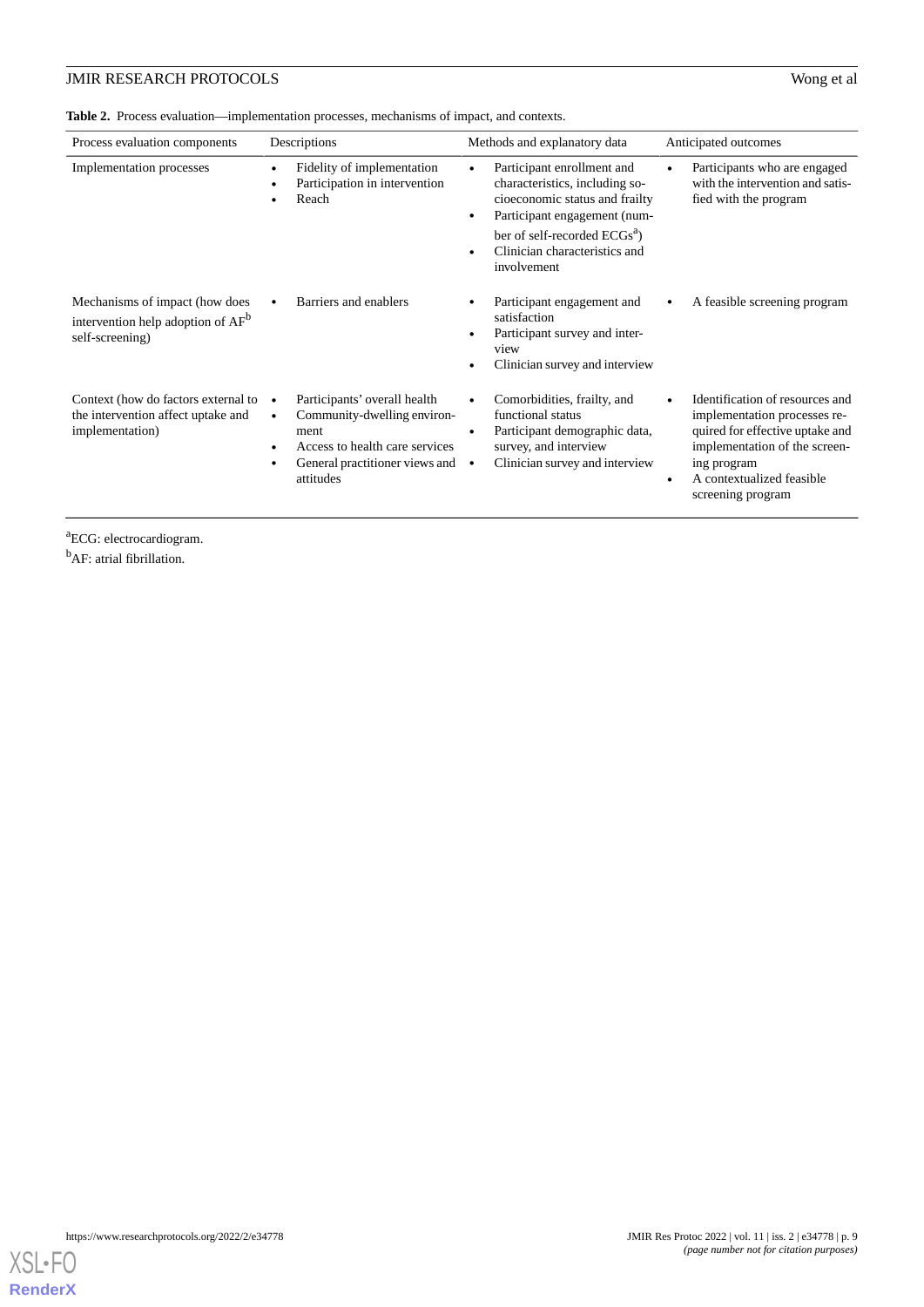<span id="page-9-0"></span>**Textbox 1.** Description of analysis methods on outcome measures compared between the intervention group and waitlist control group.

### **New atrial fibrillation detected**

• Frequency of occurrence and proportions at 6 months—via electrocardiogram collected at the central monitor (during intervention) and self-report and confirmation with medical records or electrocardiogram (during waitlist control period)

#### **Appropriate use of anticoagulant therapy**

• Frequency of occurrence and proportion of participants with new atrial fibrillation treated with anticoagulant appropriately—via confirmation with general practitioners or participants'self-reported anticoagulant medication use assessed by using an interviewer-administered questionnaire at 6 months

#### **Participant satisfaction at the sixth month**

• Frequency of occurrence and proportion of participants reporting being satisfied or very satisfied—assessed via an interviewer-administered questionnaire at 6 months

#### **Participant recruitment rate**

- Number of participants recruited over time—via log sheet
- Cumulative frequency graph over time

#### **Electrocardiogram transmission to the central monitor**

- Frequency of electrocardiogram transmission per participant over the enrollment period—electronic logs of all transmissions to the central monitor
- The time the participant transmitted the electrocardiogram—histogram of electrocardiogram transmission time distribution

#### **Participants who completed the program**

• Number and proportion of participants who completed the program—via log sheet

#### **Proportion of dropouts (exit program prematurely) and reasons**

• Number and proportion of dropouts and reasons—via log sheet

#### **Actual costs of the screening program**

- Operational costs (eg, electrocardiogram devices, subscription fee to Kardia monitoring portal, and mail postages) recorded and verified using invoices and receipts
- Costs of personnel involved in interpreting electrocardiograms computed based on their hourly wage and the time they spent in their roles in this program—data collected prospectively and throughout program implementation

#### **Agreement in electrocardiogram interpretations**

• Number of consultations and percentages of agreement between the monitoring personnel and cardiologists in clarifying uncertain electrocardiogram abnormalities—logs of all interactions

#### **Usability assessment at the 12th month**

• Responses to the Usability questionnaire will be assessed by 5-point Likert scale—via self-report questionnaires [\(Multimedia Appendix 1\)](#page-11-4)

#### **Participant acceptability and barriers to and enablers of implementation**

- In-depth one-on-one interview with participants [\(Multimedia Appendix 1\)](#page-11-4) and general practitioners ([Multimedia Appendix 2\)](#page-11-5)
- Thematic analysis

#### **Impact of frailty on feasibility assessments and the outcomes**

• Frailty assessed by the 5-item FRAIL (Fatigue, Resistance, Ambulation, Illnesses, and Loss of Weight) scale ([Multimedia Appendix 1](#page-11-4))

## **Ethics and Dissemination**

This study was approved by the human research ethics committee of the University of Sydney (reference number 2020/680). The study is conducted in full conformance with principles of the International Committee on Harmonization of Good Clinical Practice and *Declaration of Helsinki* Good

[XSL](http://www.w3.org/Style/XSL)•FO **[RenderX](http://www.renderx.com/)**

Clinical Practice guidelines and within the laws and regulations of the Australian National Health and Medical Research Council.

## *Results*

This study was funded by a National Heart Foundation Vanguard grant awarded in October 2019. The study was approved by the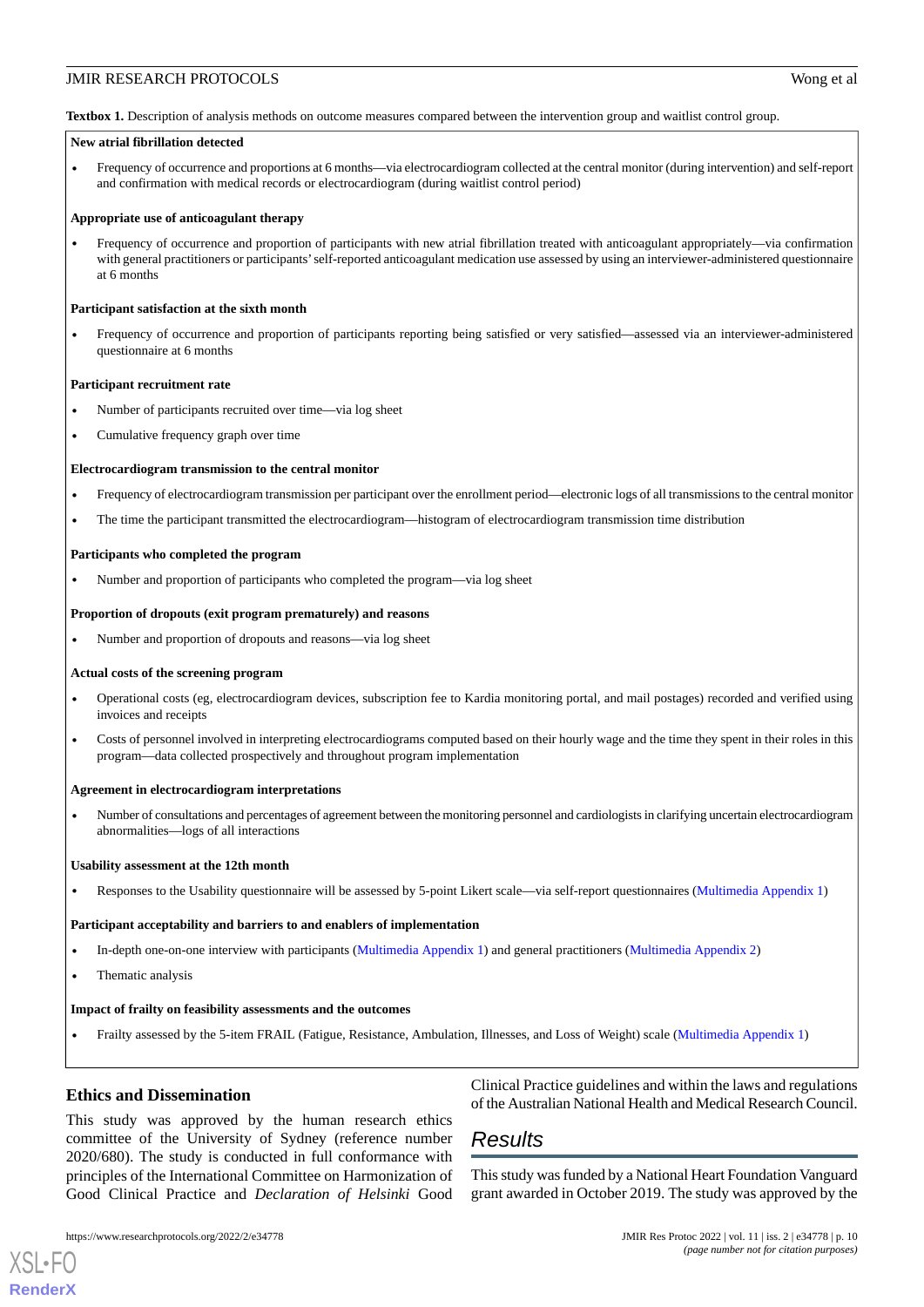human research ethics committee of the University of Sydney in November 2020. The first participant was enrolled in May 2021. As of December 2021, a total of 112 participants have been enrolled. Data analysis and results are expected to be published in December 2023.

## *Discussion*

## **Anticipated Strengths**

This patient-led AF screening in the community is different from clinician-led opportunistic screening. In this model of screening, participants are trained and empowered to self-record ECGs instead of awaiting clinicians to screen them opportunistically. The centralized remote monitoring team will facilitate patient access to see their GPs.

Drawing on the strengths of quantitative and qualitative methodologies [\[45](#page-13-19)], this study will provide evidence for AF detection rates, participant satisfaction, and feasibility of implementing this program using a telephone, a video interface, and the internet for older people, including people who are frail, with the potential to extend to other vulnerable groups such as people with disabilities, people who are socially isolated or because of the COVID-19 pandemic lockdown, and those who live in remote areas.

Participant satisfaction scores often reflect the convergence and gap between participant expectations and actual experiences [[46\]](#page-13-20), and satisfaction scores also measure how well the intervention was received by participants [\[31](#page-13-5)]; hence, satisfaction is a commonly evaluated outcome in clinical trials [[46\]](#page-13-20). Nonetheless, satisfaction scores would not provide insights into participant experiences, which provide contextualized feedback to improve the screening program. We complement this with in-depth one-on-one semistructured interviews with participants and GPs to explore their insights on barriers and enablers.

This is a prospective RCT design. The waitlist-controlled design provides equitable access to all participants in a mass screening strategy. It is a simple, acceptable, and noninvasive screening strategy that can be implemented regardless of geographical location. Our novel approach in promoting patient-empowered self-screening integrated with a clinician-coordinated centralized system will provide patients with integrated care that facilitates access to GPs and specialist services. Patients will receive training to use the device, and they will be reminded to perform their routine ECGs if they have not done so for 3 consecutive days. This type of interaction and reminder system has been proven to yield positive health outcomes such as engagement in positive health behaviors [[47\]](#page-13-21). Performing self-screening could raise awareness of self-care and improve patient confidence in self-care, which is a form of patient empowerment that is promoted by the World Health Organization [[24\]](#page-12-15).

We anticipate that this study will provide data on whether implementation of this type of community-based model of care is feasible and acceptable to patients and health providers in the community. At study completion, the results will be shared with the Heart Foundation (study funder), policy makers, health

providers, consumers, and other stakeholders. Access to ECG monitoring devices for future screening programs is dependent on feasibility from a cost perspective, as well as aspects of whether this would be a barrier to implementation. We will conduct a qualitative analysis to understand participants' perceptions of the value of the monitoring device to their well-being, as well as the affordability of the device.

## **Anticipated Research Outcomes and Impacts on Clinical Practice and Policy**

This study will provide information on the usability of and costs associated with AF mass screening in Australian people aged ≥75 years. It will also provide evidence of AF incidence in older people in Australia. This can potentially facilitate the development of a national screening program for AF in older people and people who are frail.

Screening for AF is more likely to occur in the community or general practice setting than in the hospital setting. It took an average of 10.6 minutes to acquire a 12-lead ECG in a general practice setting (including the time preparing the patient for ECG acquisition and placing the electrodes correctly on the patient) [\[48](#page-13-22)]. In contrast, this patient-empowered self-screening potentially reduces time constraints faced by clinicians as patients are empowered to self-record ECGs in the community rather than clinicians spending the additional time acquiring ECGs opportunistically in a busy clinical setting. In this program, GPs can access help from the participating cardiology team to confirm the diagnosis and facilitate appropriate management of new AF if necessary. This could enhance access and interaction between GPs and cardiologists in providing integrated care to patients to achieve better health outcomes.

## **Anticipated Challenges and Limitations**

All study procedures have been designed to be conducted remotely by telephone or video interface to facilitate this study in the context of the COVID-19 pandemic. Therefore, the collection of baseline data and medical history relies on participants'self-reported information. There is a potential for loss to follow-up in older patients who are frail; for example, participants do not record ECGs. We will attempt to minimize this by following up with patients when no ECG is received for 3 consecutive days. There may be a potential selection bias in this study based on the inclusion criteria. For example, this trial is limited to older people who can understand English and have a smartphone. These participants may come from higher socioeconomic communities and represent a more motivated cohort than the general population of older people.

## **Conclusions**

The findings from this implementation study will guide the development of practical and attainable solutions to address a gap in AF screening among older people in the community and other vulnerable groups. In addition, this study will explore the experiences and feedback from participants and clinicians and provide new knowledge on the processes involved in the implementation of the screening program and how processes can be improved, replicated, and scaled up to reach larger populations.

 $XS$  • FO **[RenderX](http://www.renderx.com/)**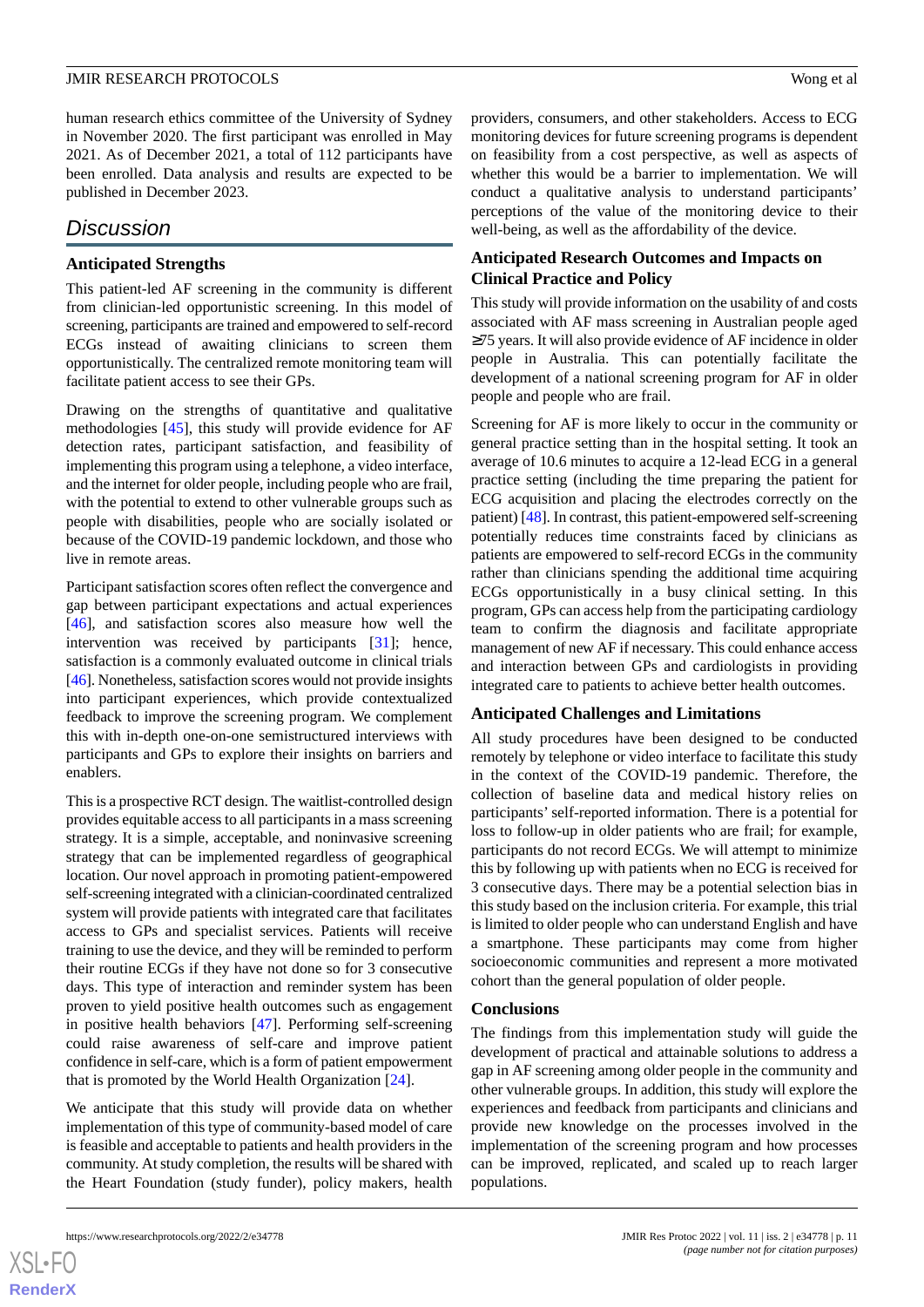## **Acknowledgments**

This study was supported by the Heart Foundation Vanguard Award (grant number 102936) granted by the Australian National Heart Foundation. The funder was not involved in the study design, data collection, management, analysis, interpretation of data, writing of the report, or the decision to submit the report for publication.

The authors would like to thank all personnel and clinicians who assisted in disseminating information about this study and facilitated participant recruitment, in particular Dr Peter Hay, Dr Michael Kozminsky, Ms Rose White, Mr Michael Kielty, and others. The authors would like to thank Mr Lucas Bao Thu Nguyen for his assistance in producing the *Mass AF* overview diagram ([Figure 1\)](#page-3-0). We would also like to thank Ms Emma Charlston, Ms Rose White, Mr Michael Kielty, and Ms Amanda Morkos for their assistance in producing the Table of Contents image.

## **Authors' Contributions**

KCW, TNN, and CKC prepared the study protocol, which was discussed, reviewed, and approved by the entire study team. KCW, TNN, SM, and CKC established the sample size, randomization, and statistical analysis plan. KCW consulted with SAT to formulate the qualitative methodology, including the evaluation framework, and incorporated them with the statistical analysis plan. KCW discussed with ST about establishing the electrocardiogram (ECG) monitoring, management, and escalation plan. ST, ABI, and KCW will monitor the ECGs in the central monitoring system. CKC and SK will adjudicate and confirm the diagnosis of ECGs with uncertain abnormalities. KCW will communicate with patients and clinicians when atrial fibrillation or clinically significant ECG abnormalities are detected. KCW will conduct interviews with the participants and clinicians. MJB and another research assistant will recruit participants, train participants to use the ECG device, and record participant data in the REDCap (Research Electronic Data Capture) system. KCW will analyze the ECG data from the ECG central monitoring system. VG will oversee the study, facilitate participant recruitment, liaise with the ethics and government authorities of the university, and ensure overall conduct and compliance of the study as per the approved protocol. CKC, TNN, SK, TU and RIL are project supervisors. KCW will lead the overall implementation and evaluation of the study. KCW and TNN will perform the overall process evaluation of the study.

## <span id="page-11-4"></span>**Conflicts of Interest**

None declared.

## **Multimedia Appendix 1**

<span id="page-11-5"></span>Patient participant data collection at baseline, 6-month follow-up, and 12-month completion of the program and semistructured interview guide.

[[PDF File \(Adobe PDF File\), 138 KB](https://jmir.org/api/download?alt_name=resprot_v11i2e34778_app1.pdf&filename=06b0adb9dacd2f9464ed981daff16d48.pdf)-[Multimedia Appendix 1\]](https://jmir.org/api/download?alt_name=resprot_v11i2e34778_app1.pdf&filename=06b0adb9dacd2f9464ed981daff16d48.pdf)

## **Multimedia Appendix 2**

<span id="page-11-0"></span>General practitioner data form and semistructured interview guide. [[PDF File \(Adobe PDF File\), 50 KB](https://jmir.org/api/download?alt_name=resprot_v11i2e34778_app2.pdf&filename=e7b9f8cb2ee625f073353c9749119a16.pdf)-[Multimedia Appendix 2\]](https://jmir.org/api/download?alt_name=resprot_v11i2e34778_app2.pdf&filename=e7b9f8cb2ee625f073353c9749119a16.pdf)

## **References**

- 1. Andrade JG, Macle L, Nattel S, Verma A, Cairns J. Contemporary Atrial Fibrillation Management: a comparison of the current AHA/ACC/HRS, CCS, and ESC guidelines. Can J Cardiol 2017 Aug;33(8):965-976. [doi: [10.1016/j.cjca.2017.06.002\]](http://dx.doi.org/10.1016/j.cjca.2017.06.002) [Medline: [28754397](http://www.ncbi.nlm.nih.gov/entrez/query.fcgi?cmd=Retrieve&db=PubMed&list_uids=28754397&dopt=Abstract)]
- <span id="page-11-1"></span>2. Ball J, Thompson DR, Ski CF, Carrington MJ, Gerber T, Stewart S. Estimating the current and future prevalence of atrial fibrillation in the Australian adult population. Med J Aust 2015 Jan 19;202(1):32-35. [doi: [10.5694/mja14.00238](http://dx.doi.org/10.5694/mja14.00238)] [Medline: [25588442](http://www.ncbi.nlm.nih.gov/entrez/query.fcgi?cmd=Retrieve&db=PubMed&list_uids=25588442&dopt=Abstract)]
- <span id="page-11-2"></span>3. Heeringa J, van der Kuip DA, Hofman A, Kors JA, van Herpen G, Stricker BH, et al. Prevalence, incidence and lifetime risk of atrial fibrillation: the Rotterdam study. Eur Heart J 2006 Apr; 27(8): 949-953. [doi: [10.1093/eurheartj/ehi825\]](http://dx.doi.org/10.1093/eurheartj/ehi825) [Medline: [16527828](http://www.ncbi.nlm.nih.gov/entrez/query.fcgi?cmd=Retrieve&db=PubMed&list_uids=16527828&dopt=Abstract)]
- <span id="page-11-3"></span>4. Roth GA, Mensah GA, Johnson CO, Addolorato G, Ammirati E, Baddour LM, GBD-NHLBI-JACC Global Burden of Cardiovascular Diseases Writing Group. Global burden of cardiovascular diseases and risk factors, 1990-2019: update from the GBD 2019 study. J Am Coll Cardiol 2020 Dec 22;76(25):2982-3021 [\[FREE Full text](https://linkinghub.elsevier.com/retrieve/pii/S0735-1097(20)37775-5)] [doi: [10.1016/j.jacc.2020.11.010](http://dx.doi.org/10.1016/j.jacc.2020.11.010)] [Medline: [33309175](http://www.ncbi.nlm.nih.gov/entrez/query.fcgi?cmd=Retrieve&db=PubMed&list_uids=33309175&dopt=Abstract)]
- 5. Feinberg W, Blackshear JL, Laupacis A, Kronmal R, Hart RG. Prevalence, age distribution, and gender of patients with atrial fibrillation. Analysis and implications. Arch Intern Med 1995 Mar 13;155(5):469-473. [Medline: [7864703\]](http://www.ncbi.nlm.nih.gov/entrez/query.fcgi?cmd=Retrieve&db=PubMed&list_uids=7864703&dopt=Abstract)
- 6. Leyden JM, Kleinig TJ, Newbury J, Castle S, Cranefield J, Anderson CS, et al. Adelaide stroke incidence study. Stroke 2013 May;44(5):1226-1231. [doi: [10.1161/strokeaha.113.675140\]](http://dx.doi.org/10.1161/strokeaha.113.675140)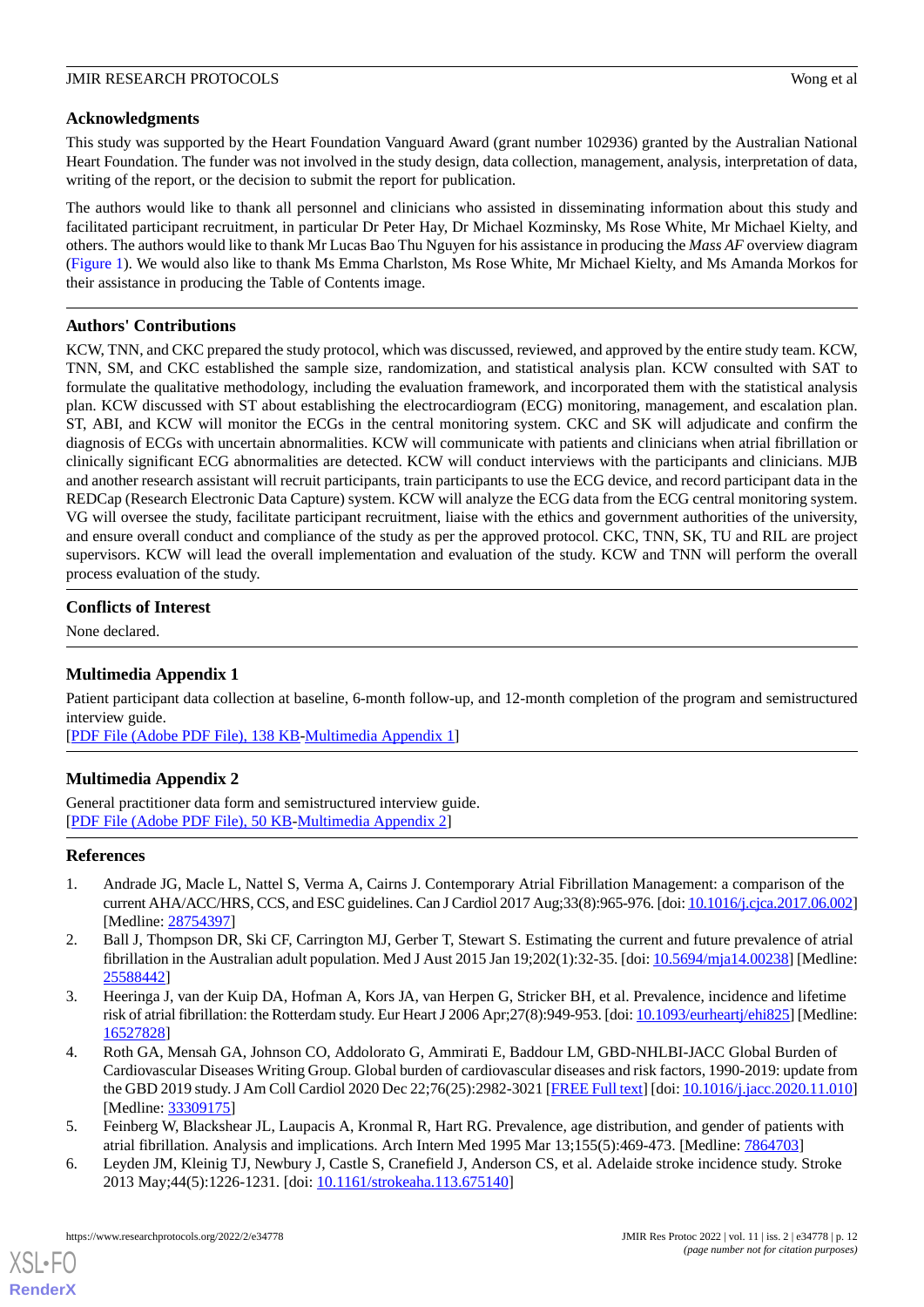- <span id="page-12-0"></span>7. You JJ, Singer DE, Howard PA, Lane DA, Eckman MH, Fang MC, et al. Antithrombotic therapy for atrial fibrillation: Antithrombotic Therapy and Prevention of Thrombosis, 9th ed: American College of Chest Physicians Evidence-Based Clinical Practice Guidelines. Chest 2012 Feb;141(2 Suppl):531-575 [\[FREE Full text](http://europepmc.org/abstract/MED/22315271)] [doi: [10.1378/chest.11-2304\]](http://dx.doi.org/10.1378/chest.11-2304) [Medline: [22315271](http://www.ncbi.nlm.nih.gov/entrez/query.fcgi?cmd=Retrieve&db=PubMed&list_uids=22315271&dopt=Abstract)]
- <span id="page-12-2"></span><span id="page-12-1"></span>8. Lowres N, Neubeck L, Redfern J, Freedman SB. Screening to identify unknown atrial fibrillation. A systematic review. Thromb Haemost 2013 Aug;110(2):213-222. [doi: [10.1160/TH13-02-0165](http://dx.doi.org/10.1160/TH13-02-0165)] [Medline: [23595785\]](http://www.ncbi.nlm.nih.gov/entrez/query.fcgi?cmd=Retrieve&db=PubMed&list_uids=23595785&dopt=Abstract)
- 9. NHFA CSANZ Atrial Fibrillation Guideline Working Group, Brieger D, Amerena J, Attia J, Bajorek B, Chan KH, et al. National Heart Foundation of Australia and the Cardiac Society of Australia and New Zealand: Australian Clinical Guidelines for the Diagnosis and Management of Atrial Fibrillation 2018. Heart Lung Circ 2018 Oct;27(10):1209-1266 [\[FREE Full](https://linkinghub.elsevier.com/retrieve/pii/S1443-9506(18)31778-5) [text](https://linkinghub.elsevier.com/retrieve/pii/S1443-9506(18)31778-5)] [doi: [10.1016/j.hlc.2018.06.1043\]](http://dx.doi.org/10.1016/j.hlc.2018.06.1043) [Medline: [30077228\]](http://www.ncbi.nlm.nih.gov/entrez/query.fcgi?cmd=Retrieve&db=PubMed&list_uids=30077228&dopt=Abstract)
- 10. Freedman B, Camm J, Calkins H, Healey JS, Rosenqvist M, Wang J, AF-Screen Collaborators. Screening for atrial fibrillation: a report of the AF-SCREEN International Collaboration. Circulation 2017 May 09;135(19):1851-1867. [doi: [10.1161/CIRCULATIONAHA.116.026693\]](http://dx.doi.org/10.1161/CIRCULATIONAHA.116.026693) [Medline: [28483832\]](http://www.ncbi.nlm.nih.gov/entrez/query.fcgi?cmd=Retrieve&db=PubMed&list_uids=28483832&dopt=Abstract)
- <span id="page-12-3"></span>11. Kirchhof P, Benussi S, Kotecha D, Ahlsson A, Atar D, Casadei B, et al. 2016 ESC Guidelines for the management of atrial fibrillation developed in collaboration with EACTS. Eur J Cardiothorac Surg 2016 Nov;50(5):1-88. [doi: [10.1093/ejcts/ezw313](http://dx.doi.org/10.1093/ejcts/ezw313)] [Medline: [27663299\]](http://www.ncbi.nlm.nih.gov/entrez/query.fcgi?cmd=Retrieve&db=PubMed&list_uids=27663299&dopt=Abstract)
- <span id="page-12-4"></span>12. Mairesse G, Moran P, Van Gelder IC, Elsner C, Rosenqvist M, Mant J, ESC Scientific Document Group. Screening for atrial fibrillation: a European Heart Rhythm Association (EHRA) consensus document endorsed by the Heart Rhythm Society (HRS), Asia Pacific Heart Rhythm Society (APHRS), and Sociedad Latinoamericana de Estimulación Cardíaca y Electrofisiología (SOLAECE). Europace 2017 Oct 01;19(10):1589-1623. [doi: [10.1093/europace/eux177](http://dx.doi.org/10.1093/europace/eux177)] [Medline: [29048522](http://www.ncbi.nlm.nih.gov/entrez/query.fcgi?cmd=Retrieve&db=PubMed&list_uids=29048522&dopt=Abstract)]
- <span id="page-12-5"></span>13. Uittenbogaart SB, van Gurp NV, Lucassen WA, Winkens B, Nielen M, Erkens PM, et al. Opportunistic screening versus usual care for detection of atrial fibrillation in primary care: cluster randomised controlled trial. Br Med J 2020 Sep 16;370:m3208 [[FREE Full text](http://www.bmj.com/lookup/pmidlookup?view=long&pmid=32938633)] [doi: [10.1136/bmj.m3208\]](http://dx.doi.org/10.1136/bmj.m3208) [Medline: [32938633](http://www.ncbi.nlm.nih.gov/entrez/query.fcgi?cmd=Retrieve&db=PubMed&list_uids=32938633&dopt=Abstract)]
- <span id="page-12-6"></span>14. Petryszyn P, Niewinski P, Staniak A, Piotrowski P, Well A, Well M, et al. Effectiveness of screening for atrial fibrillation and its determinants. A meta-analysis. PLoS One 2019 Mar 20;14(3):e0213198 [[FREE Full text](https://dx.plos.org/10.1371/journal.pone.0213198)] [doi: [10.1371/journal.pone.0213198\]](http://dx.doi.org/10.1371/journal.pone.0213198) [Medline: [30893323](http://www.ncbi.nlm.nih.gov/entrez/query.fcgi?cmd=Retrieve&db=PubMed&list_uids=30893323&dopt=Abstract)]
- <span id="page-12-7"></span>15. Walker A, Muhlestein J. Smartphone electrocardiogram monitoring: current perspectives. Adv Health Care Technol 2018 Jun;Volume 4:15-24. [doi: [10.2147/ahct.s138445](http://dx.doi.org/10.2147/ahct.s138445)]
- <span id="page-12-8"></span>16. Wong K, Thiagalingam A, Kumar S, Marschner S, Kunwar R, Bailey J, et al. User perceptions and experiences of a handheld 12-lead electrocardiographic device in a clinical setting: usability evaluation. JMIR Cardio 2021 Aug 26;5(2):e21186 [[FREE](https://cardio.jmir.org/2021/2/e21186/) [Full text\]](https://cardio.jmir.org/2021/2/e21186/) [doi: [10.2196/21186\]](http://dx.doi.org/10.2196/21186) [Medline: [34435958](http://www.ncbi.nlm.nih.gov/entrez/query.fcgi?cmd=Retrieve&db=PubMed&list_uids=34435958&dopt=Abstract)]
- <span id="page-12-10"></span><span id="page-12-9"></span>17. Wong KC, Klimis H, Lowres N, von Huben A, Marschner S, Chow CK. Diagnostic accuracy of handheld electrocardiogram devices in detecting atrial fibrillation in adults in community versus hospital settings: a systematic review and meta-analysis. Heart 2020 Aug 11;106(16):1211-1217. [doi: [10.1136/heartjnl-2020-316611\]](http://dx.doi.org/10.1136/heartjnl-2020-316611) [Medline: [32393588\]](http://www.ncbi.nlm.nih.gov/entrez/query.fcgi?cmd=Retrieve&db=PubMed&list_uids=32393588&dopt=Abstract)
- 18. Wong KC, Kok C, Marschner S, Usherwood T, Chow CK. Screening for atrial fibrillation and other arrhythmias in primary care. BMC Fam Pract 2020 May 06;21(1):79 [\[FREE Full text\]](https://bmcfampract.biomedcentral.com/articles/10.1186/s12875-020-01151-8) [doi: [10.1186/s12875-020-01151-8](http://dx.doi.org/10.1186/s12875-020-01151-8)] [Medline: [32375662](http://www.ncbi.nlm.nih.gov/entrez/query.fcgi?cmd=Retrieve&db=PubMed&list_uids=32375662&dopt=Abstract)]
- <span id="page-12-11"></span>19. Orchard J, Li J, Freedman B, Webster R, Salkeld G, Hespe C, et al. Atrial fibrillation screen, management, and guideline-recommended therapy in the rural primary care setting: a cross-sectional study and cost-effectiveness analysis of ehealth tools to support all stages of screening. J Am Heart Assoc 2020 Sep 15;9(18):e017080 [\[FREE Full text](https://www.ahajournals.org/doi/10.1161/JAHA.120.017080?url_ver=Z39.88-2003&rfr_id=ori:rid:crossref.org&rfr_dat=cr_pub%3dpubmed)] [doi: [10.1161/JAHA.120.017080\]](http://dx.doi.org/10.1161/JAHA.120.017080) [Medline: [32865129](http://www.ncbi.nlm.nih.gov/entrez/query.fcgi?cmd=Retrieve&db=PubMed&list_uids=32865129&dopt=Abstract)]
- <span id="page-12-13"></span><span id="page-12-12"></span>20. Svennberg E, Engdahl J, Al-Khalili F, Friberg L, Frykman V, Rosenqvist M. Mass screening for untreated atrial fibrillation: the STROKESTOP study. Circulation 2015 Jun 23;131(25):2176-2184. [doi: [10.1161/CIRCULATIONAHA.114.014343](http://dx.doi.org/10.1161/CIRCULATIONAHA.114.014343)] [Medline: [25910800](http://www.ncbi.nlm.nih.gov/entrez/query.fcgi?cmd=Retrieve&db=PubMed&list_uids=25910800&dopt=Abstract)]
- <span id="page-12-14"></span>21. Halcox JP, Wareham K, Cardew A, Gilmore M, Barry JP, Phillips C, et al. Assessment of remote heart rhythm sampling using the AliveCor heart monitor to screen for atrial fibrillation: the REHEARSE-AF study. Circulation 2017 Nov 07;136(19):1784-1794. [doi: [10.1161/CIRCULATIONAHA.117.030583\]](http://dx.doi.org/10.1161/CIRCULATIONAHA.117.030583) [Medline: [28851729](http://www.ncbi.nlm.nih.gov/entrez/query.fcgi?cmd=Retrieve&db=PubMed&list_uids=28851729&dopt=Abstract)]
- <span id="page-12-16"></span><span id="page-12-15"></span>22. Gladstone DJ, Wachter R, Schmalstieg-Bahr K, Quinn FR, Hummers E, Ivers N, SCREEN-AF Investigators and Coordinators. Screening for atrial fibrillation in the older population: a randomized clinical trial. JAMA Cardiol 2021 May 01;6(5):558-567. [doi: [10.1001/jamacardio.2021.0038\]](http://dx.doi.org/10.1001/jamacardio.2021.0038) [Medline: [33625468](http://www.ncbi.nlm.nih.gov/entrez/query.fcgi?cmd=Retrieve&db=PubMed&list_uids=33625468&dopt=Abstract)]
- 23. Villani ER, Tummolo AM, Palmer K, Gravina EM, Vetrano DL, Bernabei R, et al. Frailty and atrial fibrillation: a systematic review. Eur J Intern Med 2018 Oct;56:33-38. [doi: [10.1016/j.ejim.2018.04.018](http://dx.doi.org/10.1016/j.ejim.2018.04.018)] [Medline: [29936074\]](http://www.ncbi.nlm.nih.gov/entrez/query.fcgi?cmd=Retrieve&db=PubMed&list_uids=29936074&dopt=Abstract)
- 24. Patient empowerment and health care. WHO Guidelines on Hand Hygiene in Health Care: First Global Patient Safety Challenge Clean Care Is Safer Care. 2009. URL:<https://www.ncbi.nlm.nih.gov/books/NBK144022/> [accessed 2020-10-01]
- 25. Health Quality Ontario. Remote monitoring of implantable cardioverter-defibrillators, cardiac resynchronization therapy and permanent pacemakers: a health technology assessment. Ont Health Technol Assess Ser 2018;18(7):1-199 [[FREE Full](http://europepmc.org/abstract/MED/30443279) [text](http://europepmc.org/abstract/MED/30443279)] [Medline: [30443279](http://www.ncbi.nlm.nih.gov/entrez/query.fcgi?cmd=Retrieve&db=PubMed&list_uids=30443279&dopt=Abstract)]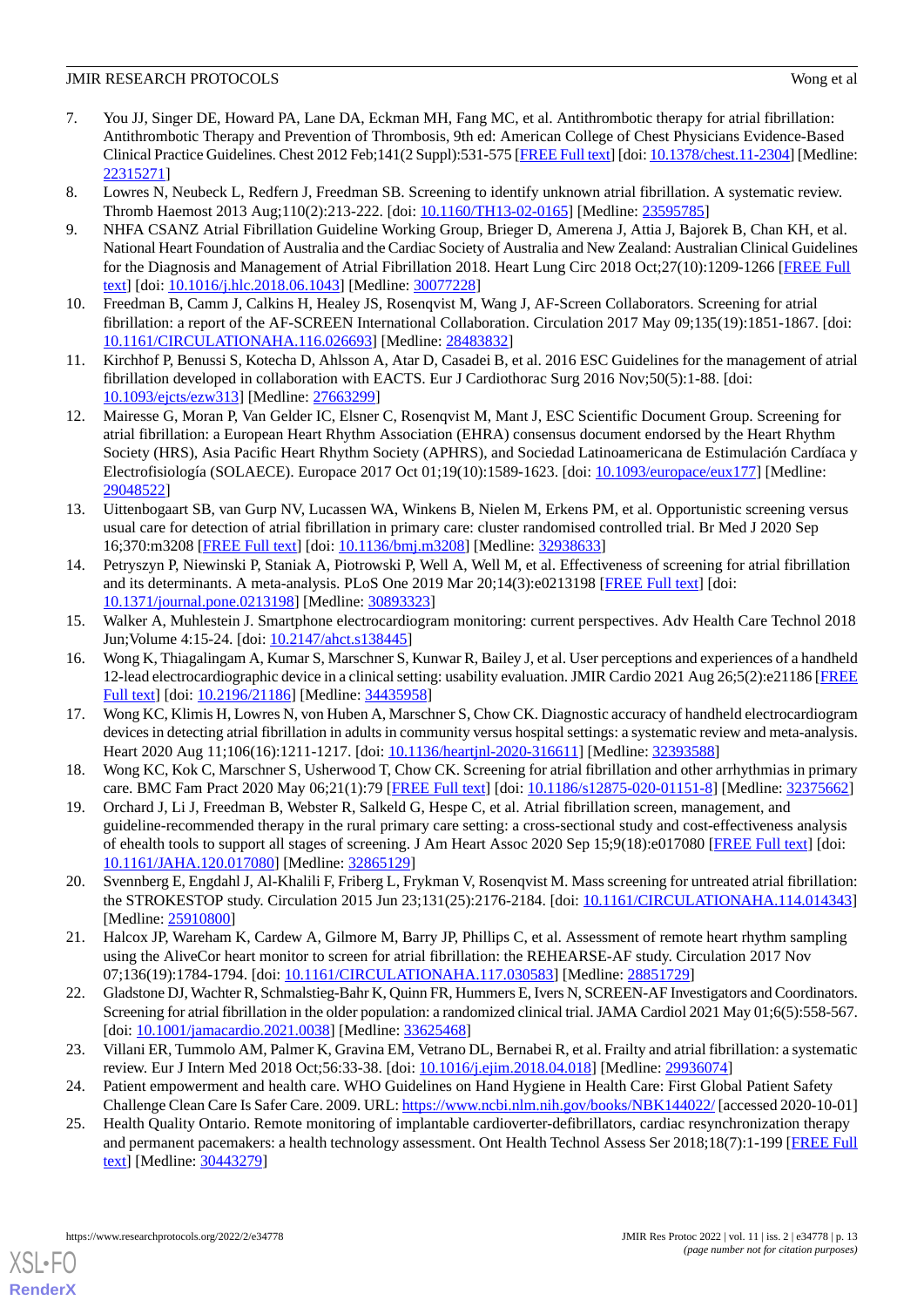- <span id="page-13-0"></span>26. Fuertes JN, Anand P, Haggerty G, Kestenbaum M, Rosenblum GC. The physician-patient working alliance and patient psychological attachment, adherence, outcome expectations, and satisfaction in a sample of rheumatology patients. Behav Med 2015 Sep 03;41(2):60-68. [doi: [10.1080/08964289.2013.875885\]](http://dx.doi.org/10.1080/08964289.2013.875885) [Medline: [24354470](http://www.ncbi.nlm.nih.gov/entrez/query.fcgi?cmd=Retrieve&db=PubMed&list_uids=24354470&dopt=Abstract)]
- <span id="page-13-2"></span><span id="page-13-1"></span>27. Pflugeisen BM, Rebar S, Reedy A, Pierce R, Amoroso PJ. Assessment of clinical trial participant patient satisfaction: a call to action. Trials 2016 Oct 06;17(1):483 [\[FREE Full text\]](https://trialsjournal.biomedcentral.com/articles/10.1186/s13063-016-1616-6) [doi: [10.1186/s13063-016-1616-6\]](http://dx.doi.org/10.1186/s13063-016-1616-6) [Medline: [27716378\]](http://www.ncbi.nlm.nih.gov/entrez/query.fcgi?cmd=Retrieve&db=PubMed&list_uids=27716378&dopt=Abstract)
- <span id="page-13-3"></span>28. Kojima G. Frailty defined by FRAIL Scale as a predictor of mortality: a systematic review and meta-analysis. J Am Med Dir Assoc 2018 Jun;19(6):480-483. [doi: [10.1016/j.jamda.2018.04.006](http://dx.doi.org/10.1016/j.jamda.2018.04.006)] [Medline: [29793675\]](http://www.ncbi.nlm.nih.gov/entrez/query.fcgi?cmd=Retrieve&db=PubMed&list_uids=29793675&dopt=Abstract)
- <span id="page-13-4"></span>29. Morley JE, Malmstrom TK, Miller DK. A simple frailty questionnaire (FRAIL) predicts outcomes in middle aged African Americans. J Nutr Health Aging 2012 Jul 11;16(7):601-608 [\[FREE Full text\]](http://europepmc.org/abstract/MED/22836700) [doi: [10.1007/s12603-012-0084-2\]](http://dx.doi.org/10.1007/s12603-012-0084-2) [Medline: [22836700](http://www.ncbi.nlm.nih.gov/entrez/query.fcgi?cmd=Retrieve&db=PubMed&list_uids=22836700&dopt=Abstract)]
- <span id="page-13-5"></span>30. Woodend AK, Sherrard H, Fraser M, Stuewe L, Cheung T, Struthers C. Telehome monitoring in patients with cardiac disease who are at high risk of readmission. Heart Lung 2008 Jan;37(1):36-45. [doi: [10.1016/j.hrtlng.2007.04.004\]](http://dx.doi.org/10.1016/j.hrtlng.2007.04.004) [Medline: [18206525](http://www.ncbi.nlm.nih.gov/entrez/query.fcgi?cmd=Retrieve&db=PubMed&list_uids=18206525&dopt=Abstract)]
- <span id="page-13-6"></span>31. Chae YM, Lee JH, Ho SH, Kim HJ, Jun KH, Won JU. Patient satisfaction with telemedicine in home health services for the elderly. Int J Med Inform 2001 May;61(2-3):167-173. [doi: [10.1016/s1386-5056\(01\)00139-3](http://dx.doi.org/10.1016/s1386-5056(01)00139-3)] [Medline: [11311671\]](http://www.ncbi.nlm.nih.gov/entrez/query.fcgi?cmd=Retrieve&db=PubMed&list_uids=11311671&dopt=Abstract)
- <span id="page-13-7"></span>32. Uschner D, Schindler D, Hilgers R, Heussen N. randomizeR: an R package for the assessment and implementation of randomization in clinical trials. J Stat Soft 2018;85(8):22. [doi: [10.18637/jss.v085.i08\]](http://dx.doi.org/10.18637/jss.v085.i08)
- <span id="page-13-9"></span><span id="page-13-8"></span>33. Harris PA, Taylor R, Thielke R, Payne J, Gonzalez N, Conde JG. Research electronic data capture (REDCap)--a metadata-driven methodology and workflow process for providing translational research informatics support. J Biomed Inform 2009 Apr;42(2):377-381 [\[FREE Full text\]](https://linkinghub.elsevier.com/retrieve/pii/S1532-0464(08)00122-6) [doi: [10.1016/j.jbi.2008.08.010](http://dx.doi.org/10.1016/j.jbi.2008.08.010)] [Medline: [18929686](http://www.ncbi.nlm.nih.gov/entrez/query.fcgi?cmd=Retrieve&db=PubMed&list_uids=18929686&dopt=Abstract)]
- <span id="page-13-10"></span>34. Find clinical trials for you. Health Match. 2021. URL: <https://healthmatch.io/> [accessed 2022-01-19]
- 35. Join Us. 2021. URL:<https://www.joinus.org.au/> [accessed 2022-01-19]
- <span id="page-13-12"></span><span id="page-13-11"></span>36. Moore GF, Audrey S, Barker M, Bond L, Bonell C, Hardeman W, et al. Process evaluation of complex interventions: Medical Research Council guidance. Br Med J 2015 Mar 19;350(mar19 6):h1258 [\[FREE Full text\]](http://www.bmj.com/lookup/pmidlookup?view=long&pmid=25791983) [doi: [10.1136/bmj.h1258\]](http://dx.doi.org/10.1136/bmj.h1258) [Medline: [25791983](http://www.ncbi.nlm.nih.gov/entrez/query.fcgi?cmd=Retrieve&db=PubMed&list_uids=25791983&dopt=Abstract)]
- 37. Bhaskar R. Reclaiming Reality: A Critical Introduction to Contemporary Philosophy. London, UK: Routledge; 2011.
- <span id="page-13-14"></span><span id="page-13-13"></span>38. Vasileiou K, Barnett J, Thorpe S, Young T. Characterising and justifying sample size sufficiency in interview-based studies: systematic analysis of qualitative health research over a 15-year period. BMC Med Res Methodol 2018 Nov 21;18(1):148 [[FREE Full text](https://bmcmedresmethodol.biomedcentral.com/articles/10.1186/s12874-018-0594-7)] [doi: [10.1186/s12874-018-0594-7\]](http://dx.doi.org/10.1186/s12874-018-0594-7) [Medline: [30463515](http://www.ncbi.nlm.nih.gov/entrez/query.fcgi?cmd=Retrieve&db=PubMed&list_uids=30463515&dopt=Abstract)]
- <span id="page-13-15"></span>39. Dziura J, Post LA, Zhao Q, Fu Z, Peduzzi P. Strategies for dealing with missing data in clinical trials: from design to analysis. Yale J Biol Med 2013 Sep;86(3):343-358 [[FREE Full text](http://europepmc.org/abstract/MED/24058309)] [Medline: [24058309](http://www.ncbi.nlm.nih.gov/entrez/query.fcgi?cmd=Retrieve&db=PubMed&list_uids=24058309&dopt=Abstract)]
- <span id="page-13-16"></span>40. Tong A, Sainsbury P, Craig J. Consolidated criteria for reporting qualitative research (COREQ): a 32-item checklist for interviews and focus groups. Int J Qual Health Care 2007 Dec 16;19(6):349-357. [doi: [10.1093/intqhc/mzm042\]](http://dx.doi.org/10.1093/intqhc/mzm042) [Medline: [17872937](http://www.ncbi.nlm.nih.gov/entrez/query.fcgi?cmd=Retrieve&db=PubMed&list_uids=17872937&dopt=Abstract)]
- <span id="page-13-17"></span>41. Braun V, Clarke V. Using thematic analysis in psychology. Qualitative Research in Psychology 2006 Jan;3(2):77-101. [doi: [10.1191/1478088706qp063oa\]](http://dx.doi.org/10.1191/1478088706qp063oa)
- <span id="page-13-18"></span>42. Byrne D. Complexity Theory and the Social Sciences: An Introduction. London, UK: Routledge; 1998.
- <span id="page-13-19"></span>43. Gale NK, Heath G, Cameron E, Rashid S, Redwood S. Using the framework method for the analysis of qualitative data in multi-disciplinary health research. BMC Med Res Methodol 2013 Sep 18;13(1):117 [\[FREE Full text\]](https://bmcmedresmethodol.biomedcentral.com/articles/10.1186/1471-2288-13-117) [doi: [10.1186/1471-2288-13-117\]](http://dx.doi.org/10.1186/1471-2288-13-117) [Medline: [24047204\]](http://www.ncbi.nlm.nih.gov/entrez/query.fcgi?cmd=Retrieve&db=PubMed&list_uids=24047204&dopt=Abstract)
- <span id="page-13-20"></span>44. Patton MQ. Qualitative Research & Evaluation Methods: Integrating Theory and Practice, 4th Edition. Thousand Oaks, CA: SAGE Publications; 2014.
- <span id="page-13-21"></span>45. Creswell JW, Hirose M. Mixed methods and survey research in family medicine and community health. Fam Med Community Health 2019 Mar 28;7(2):e000086 [[FREE Full text](https://fmch.bmj.com/lookup/pmidlookup?view=long&pmid=32148709)] [doi: [10.1136/fmch-2018-000086\]](http://dx.doi.org/10.1136/fmch-2018-000086) [Medline: [32148709\]](http://www.ncbi.nlm.nih.gov/entrez/query.fcgi?cmd=Retrieve&db=PubMed&list_uids=32148709&dopt=Abstract)
- <span id="page-13-22"></span>46. Leonardsen AL, Hardeland C, Helgesen AK, Grøndahl VA. Patient experiences with technology enabled care across healthcare settings- a systematic review. BMC Health Serv Res 2020 Aug 24;20(1):779 [[FREE Full text](https://bmchealthservres.biomedcentral.com/articles/10.1186/s12913-020-05633-4)] [doi: [10.1186/s12913-020-05633-4\]](http://dx.doi.org/10.1186/s12913-020-05633-4) [Medline: [32838784\]](http://www.ncbi.nlm.nih.gov/entrez/query.fcgi?cmd=Retrieve&db=PubMed&list_uids=32838784&dopt=Abstract)
- 47. Chow CK, Redfern J, Hillis GS, Thakkar J, Santo K, Hackett ML, et al. Effect of lifestyle-focused text messaging on risk factor modification in patients with coronary heart disease: a randomized clinical trial. J Am Med Assoc 2015 Sep 22;314(12):1255-1263. [doi: [10.1001/jama.2015.10945](http://dx.doi.org/10.1001/jama.2015.10945)] [Medline: [26393848\]](http://www.ncbi.nlm.nih.gov/entrez/query.fcgi?cmd=Retrieve&db=PubMed&list_uids=26393848&dopt=Abstract)
- 48. Somerville S, Somerville J, Croft P, Lewis M. Atrial fibrillation: a comparison of methods to identify cases in general practice. Br J Gen Pract 2000 Sep;50(458):727-729 [\[FREE Full text\]](https://bjgp.org/cgi/pmidlookup?view=long&pmid=11050790) [Medline: [11050790](http://www.ncbi.nlm.nih.gov/entrez/query.fcgi?cmd=Retrieve&db=PubMed&list_uids=11050790&dopt=Abstract)]

## **Abbreviations**

[XSL](http://www.w3.org/Style/XSL)•FO **[RenderX](http://www.renderx.com/)**

**AF:** atrial fibrillation

**CHADS-VASc:** congestive heart failure, hypertension, age ≥75 (double score), diabetes, stroke (double score), vascular disease, age 65 to 74 and sex category

**COREQ:** Consolidated Criteria for Reporting Qualitative Research